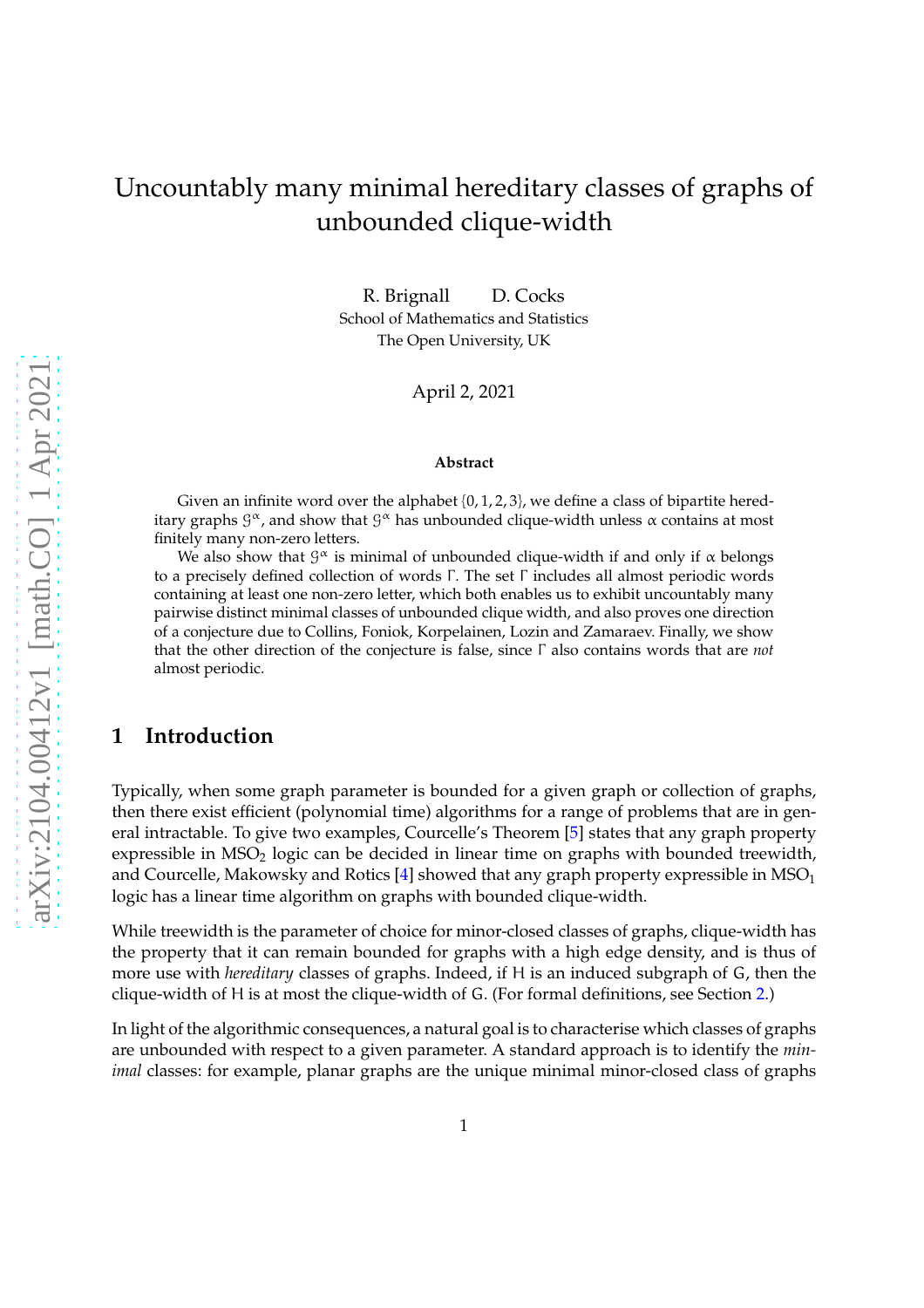of unbounded treewidth (see Robertson and Seymour [\[17\]](#page-26-0)), and circle graphs are the unique minimal vertex-minor-closed class of unbounded rank-width (or, equivalently, clique-width) – see Geelen, Kwon, McCarty and Wollan [\[11\]](#page-25-2).

The situation for clique-width and hereditary classes is much more complicated, yet remains of significant interest (note that every vertex-minor-closed class is a hereditary class, but not vice-versa). First, there exist hereditary classes of graphs that have unbounded clique-width, but which contain *no* minimal class of unbounded clique-width: it is well-known that the class of square grid graphs has this property; a more recent example is due to Korpelainen [\[13\]](#page-25-3), who also suggests possible ways to handle such classes.

However, there do also exist minimal hereditary classes of unbounded clique-width. We refer the reader to the excellent survey by Dabrowksi, Johnson and Paulusma [\[8\]](#page-25-4) for further details of the progress in recent years. Of particular relevance here is the work of Collins, Foniok, Korpelainen and Lozin [\[3\]](#page-25-5), in which a countably infinite family of minimal hereditary classes of unbounded clique-width is given.

More precisely, the authors of [\[3\]](#page-25-5) construct hereditary bipartite graph classes by taking the finite induced subgraphs of an infinite graph whose vertices form a two-dimensional array and whose edges are defined by an infinite word over the alphabet {0, 1, 2}. They show that classes defined by an infinite periodic word over the alphabet  $\{0, 1\}$  are minimal of unbounded cliquewidth, and conjecture that a class defined by a word over the alphabet  $\{0, 1, 2\}$  is minimal of unbounded clique-width if and only if the word is almost periodic, and not the all-zeros word.

In this paper, we go further by proving the following results.

<span id="page-1-0"></span>**Theorem 1.1.** Let  $\alpha$  be an infinite word over the alphabet  $\{0, 1, 2, 3\}$ , and let  $\beta^{\alpha}$  be the corresponding *hereditary graph class (as defined in Section [2\)](#page-2-0).*

- *(a) If* α *has an infinite number of non-zero letters, then* G <sup>α</sup> *has unbounded clique-width (Theorem [3.10\)](#page-12-0).*
- *(b) If* α *is an almost periodic word with at least one non-zero letter then* G <sup>α</sup> *is minimal of unbounded clique-width (Theorem [4.9\)](#page-20-0).*
- *(c) The number of distinct minimal hereditary classes of graphs of unbounded clique-width is uncountably infinite (Theorem [4.11\)](#page-21-0).*
- *(d) Let* Γ *denote the set of all recurrent words over* {0, 1, 2, 3} *with at least one non-zero letter for which the weight of the word between any two consecutive occurrences of any factor is bounded. Then* G <sup>α</sup> *is minimal of unbounded clique-width if and only if* α ∈ Γ *(Theorem [5.1\)](#page-22-0).*

Part (b) of Theorem [1.1](#page-1-0) establishes that one direction of the conjecture in [\[3\]](#page-25-5) is true, although note that we go further by including the additional letter 3 in the alphabet (which represents a different type of inter-column connection). The other direction of their conjecture is false: this follows from part (d) of Theorem [1.1,](#page-1-0) which establishes precisely which of the classes, that are defined by words over  $\{0, 1, 2, 3\}$  and have unbounded clique-width, are minimal with this property. In Section [5](#page-21-1) we give an explicit counterexample of a word in  $\Gamma$  that is not almost periodic.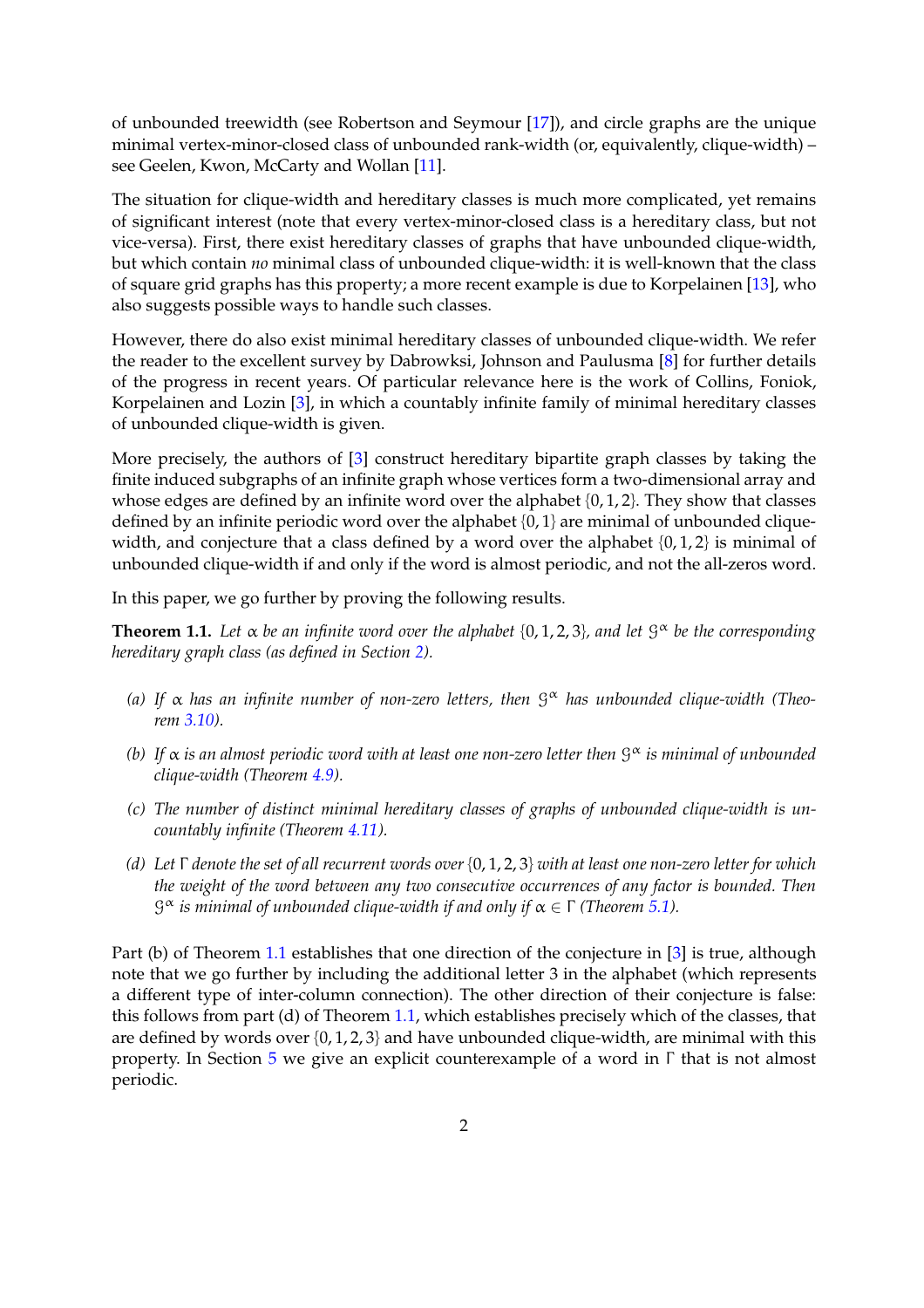The rest of this paper is organised as follows. Section [2](#page-2-0) provides some background, and defines key definitions and concepts. Section [3](#page-6-0) is devoted to providing that the classes defined over {0, 1, 2, 3} in general have unbounded clique-width. This is done from first principles for classes over the alphabet {2, 3}, and then extended to the full four-letter alphabet using rank-width techniques.

Section [4](#page-12-1) provides the central proof that if  $\alpha$  is an infinite almost periodic word with at least one non-zero letter then  $\mathcal{G}^{\alpha}$  is a minimal hereditary class of graphs of unbounded clique-width. To do this we modify the notion of cluster graphs, first used by Lozin [\[14\]](#page-25-6), and show how this can be used in conjunction with Menger's Theorem to provide an integrated proof of the minimality result. That there are uncountably many distinct minimal hereditary classes of graphs of unbounded clique width follows by considering Sturmian sequences.

Finally, in Section [5,](#page-21-1) we explore sequences that are recurrent but not almost periodic, and prove the precise characterisation between minimal and non-minimal hereditary classes of graphs of unbounded clique-width.

## <span id="page-2-0"></span>**2 Preliminaries**

A graph G is a pair of sets, vertices  $V(G)$  and edges  $E(G) \subseteq V(G) \times V(G)$ . Unless otherwise stated, all graphs in this paper are simple, i.e. undirected, without loops or multiple edges. We denote  $N(v)$  as the neighbourhood of a vertex v, that is, the set of vertices adjacent to v.

A set of vertices is *independent* if no two of its elements are adjacent. A graph is *bipartite* if its vertices can be partitioned into two independent sets.

Given a graph  $G(V, E)$ , a subset  $U \subseteq V$  and a vertex  $v \in V \setminus U$ , we say that v *distinguishes* U if v has both a neighbour and a non-neighbour in U. If U is indistinguishable by the vertices outside U, we call U a *module*. A module U is *trivial* if  $|U| = 1$  or  $U = V(G)$ . A graph, every module of which is trivial, is called *prime*. We denote the set of prime induced subgraphs of G, Prime(G).

We will use the notation  $H \leq I$  G to denote graph H is an *induced subgraph* of graph G, meaning H can be obtained from G by a sequence of vertex removals. If graph G does not contain the induced subgraph H we say that G is H*-free*.

A class of graphs  $C$  is *hereditary* if it is closed under taking induced subgraphs, that is  $G \in C$ implies  $H \in \mathcal{C}$  for every induced subgraph H of G. It is well known that for any hereditary class C there exists a unique (but not necessarily finite) set of minimal forbidden graphs { $H_1, H_2, \ldots$ } such that  $C = Free(H_1, H_2, \dots)$ .

If H is an induced subgraph of G, then this can be witnessed by one or more embeddings, where an *embedding* of H in G is an injective map  $\phi: V(H) \rightarrow V(G)$  such that the subgraph of G induced by the vertices  $\phi(V(H))$  is isomorphic to H. In other words,  $vw \in E(H)$  if and only if  $\varphi(v)\varphi(w) \in E(G)$ .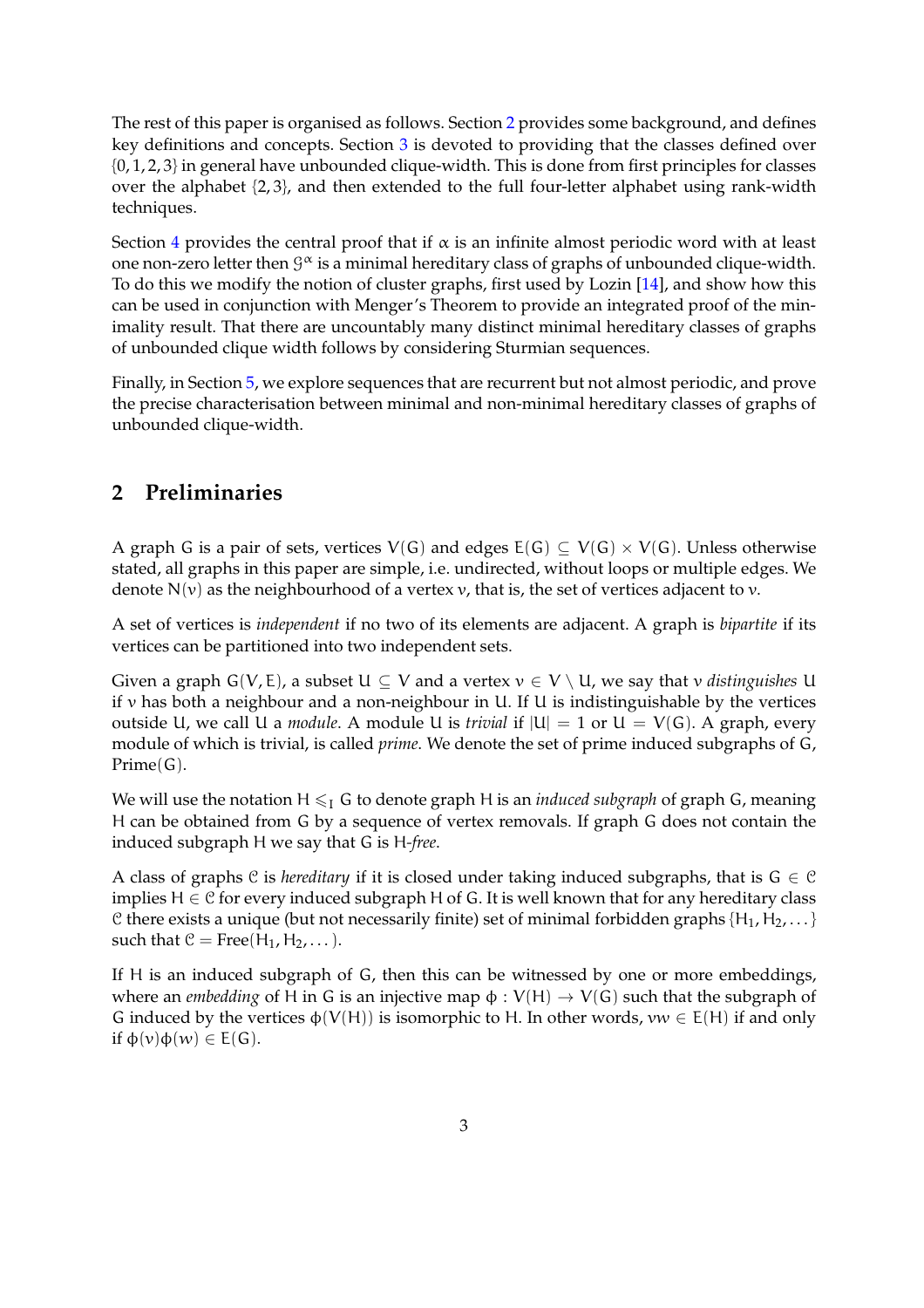#### <span id="page-3-0"></span>**2.1 Bipartite hereditary graph classes defined by an infinite word**

The graph classes we consider are all formed by taking the set of finite induced subgraphs of an infinite graph defined on a grid of vertices. We start by defining an infinite empty graph P with vertices

$$
V(\mathcal{P}) = \{v_{i,j} : i,j \in \mathbb{N}\}.
$$

In general, we think of  $\mathcal P$  as an infinite two-dimensional array in which  $v_{i,j}$  represents the vertex in the i-th row (counting from the left) and j-th column (counting from the top). Hence vertex  $v_{1,1}$  is in the top left corner of the grid and the grid extends infinitely to the right and downwards. The j-th column of  $\mathcal P$  is the set  $C_j = \{v_{i,j} : i \in \mathbb N\}$ , and the i-th row of  $\mathcal P$  is the set  $R_i = \{v_{i,j} : j \in \mathbb{N}\}.$ 

We will refer to a (finite or infinite) sequence of letters chosen from a finite alphabet as a *word*. We denote by  $\alpha_j$  the j-th letter of the word  $\alpha$  and we denote  $\alpha_j^k$  to be the concatenation of k copies of the letter α<sup>j</sup> . A *factor* of α is a contiguous subword of α. The *length* of a word α is the number of letters the word contains, while the *weight* of α is the number of non-zero letters it has, which we will denote  $|\alpha|_1$ .

An infinite word α is *recurrent* if each of its factors occurs in it infinitely many times. We say that α is *almost periodic* (sometimes called *uniformly recurrent* or *minimal*) if for each factor β of α there exists a constant  $\mathcal{L}(\beta)$  such that every factor of α of length at least  $\mathcal{L}(\beta)$  contains  $\beta$  as a factor. Finally,  $\alpha$  is *periodic* if there is a positive integer p such that  $\alpha_k = \alpha_{k+p}$  for all k. Clearly, every periodic word is almost periodic, and every almost periodic word is recurrent.

Let  $\alpha$  be an infinite word such that  $\alpha_i \in \{0, 1, 2, 3\}$  for each natural j. We define a family of infinite graphs  $\{\mathcal{P}^{\bm{\alpha}}\}$  with vertices  $\mathsf{V}(\mathcal{P})$ , and with edges between consecutive columns  $\mathsf{C}_{\mathsf{j}},\mathsf{C}_{\mathsf{j}+1}$ of  $V(\mathcal{P}^{\alpha})$ , such edges determined by the letters of the word  $\alpha$ .

- (i) If  $\alpha_j = 0$  then the edges between C<sub>j</sub> and C<sub>j+1</sub> are given by  $\{(\nu_{i,j}, \nu_{i,j+1}) : i \in \mathbb{N}\}\)$  (i.e. a matching).
- (ii) If  $\alpha_j = 1$  then the edges between  $C_j$  and  $C_{j+1}$  are given by  $\{(v_{i,j}, v_{k,j+1}) : i \neq k; i, k \in \mathbb{N}\}\$ (i.e. the complement of a matching).
- (iii) If  $\alpha_j = 2$  then the edges between  $C_j$  and  $C_{j+1}$  are given by  $\{ (v_{i,j}, v_{k,j+1}) : i \leq k; i, k \in \mathbb{N} \}$ .
- (iv) If  $\alpha_j = 3$  then the edges between  $C_j$  and  $C_{j+1}$  are given by  $\{(v_{i,j}, v_{k,j+1}) : i \geqslant k; i, k \in \mathbb{N}\}.$

This notation matches and extends that used in [\[3\]](#page-25-5).

For ease of reference we will denote  $H^{\alpha}_{i,j}(\mathfrak{m},\mathfrak{n})$  as the  $\mathfrak{m}\times\mathfrak{n}$  induced subgraph of  $\mathfrak{P}^{\alpha}$  formed from the vertices  $\{v_{x,y} : x = i, i + 1, ..., i + m - 1, y = j, j + 1, ..., j + n - 1\}$ . See Figure [1.](#page-4-0)

Let  $\mathcal{G}^{\alpha}$  denote the class of all finite induced subgraphs of  $\mathcal{P}^{\alpha}$ . By definition,  $\mathcal{G}^{\alpha}$  is a hereditary class, and any graph  $G \in \mathcal{G}^{\alpha}$  can be witnessed by an embedding into the infinite graph  $\mathcal{P}^{\alpha}$ . Given such an embedding of G into  $\mathcal{P}^{\alpha}$ , we will be especially interested in the induced subgraphs of G that occur in two adjacent columns: an  $\alpha_j$ -link is the induced subgraph of G on the vertices of G ∩ ( $C_j \cup C_{j+1}$ ), and will be denoted by  $\mathsf{G}_j$ .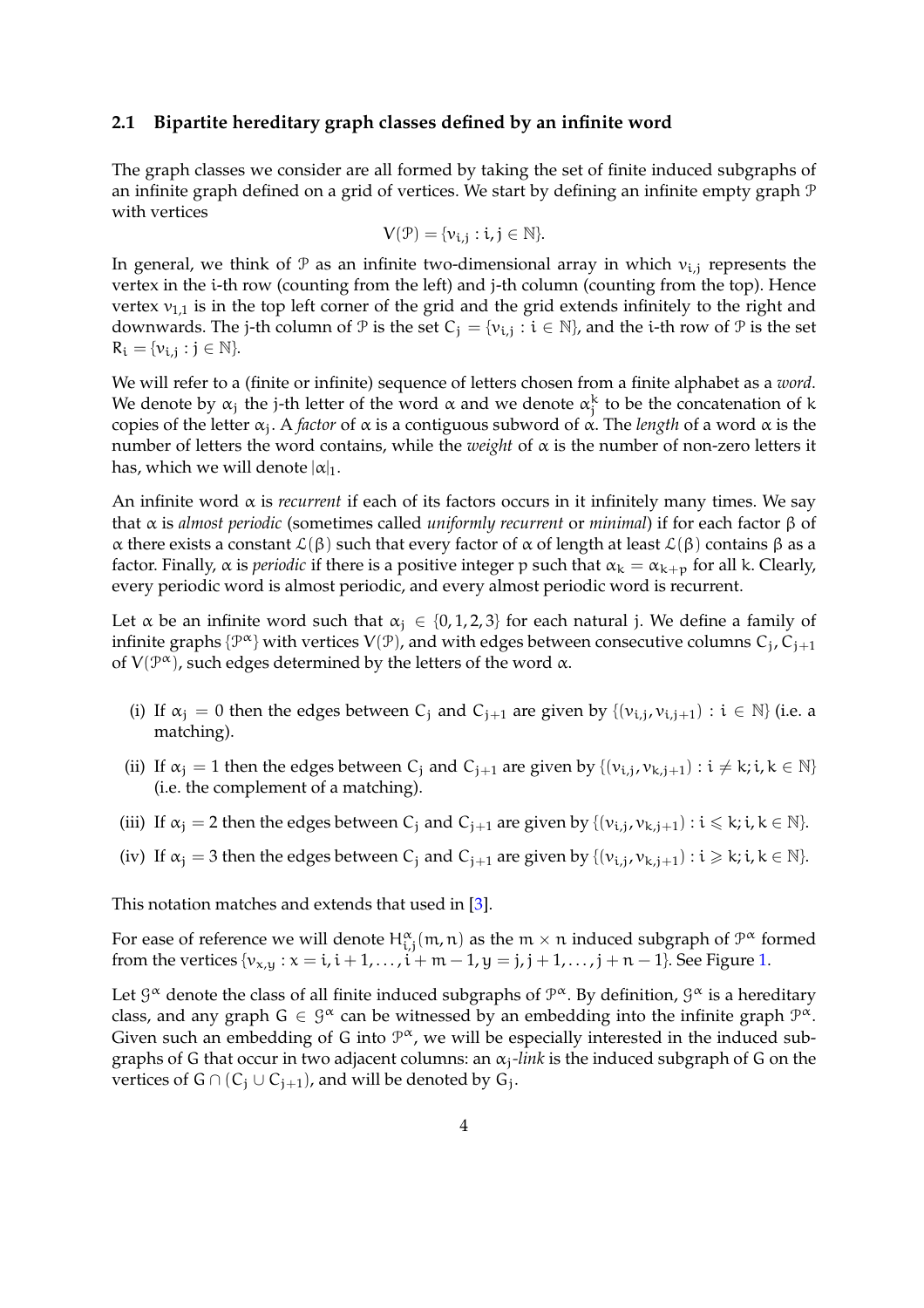<span id="page-4-0"></span>

**Figure 1:** Bipartite graphs defined on a  $6 \times 6$  square grid.

Letting 2<sup>∞</sup> stand for the infinite word of all 2s, we note that  $9^{2^{\infty}}$  is the class of *bipartite permutation* graphs. Note, too, that  $9^{3^{\infty}} = 9^{2^{\infty}}$  (this can be seen by considering a vertical reflection of the 2-dimensional array), so it is not necessarily the case that two words  $\alpha$  and  $\beta$  give rise to distinct hereditary classes.

On the other hand, the word with alternating 2s and 3s, which throughout we will denote by  $\omega = 232323\cdots$  , defines the class  $\mathcal{G}^{\omega}$  which is distinct from  $\mathcal{G}^{2^{\infty}}$ . Indeed, the graph,



embeds in  $\mathcal{P}^{\omega}$ , but is one of the minimal forbidden induced subgraphs of permutation graphs.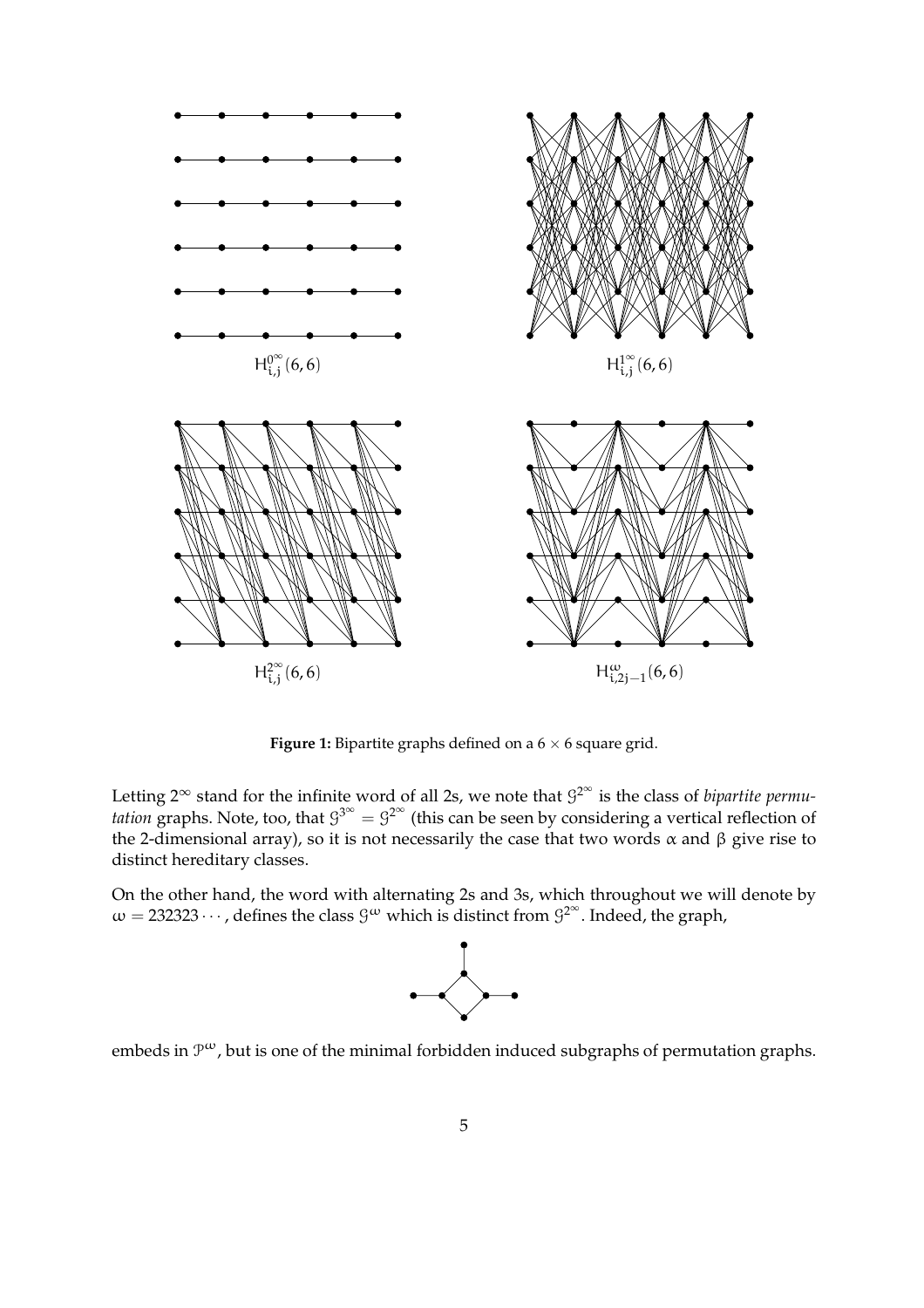#### <span id="page-5-0"></span>**2.2 Clique-width and rank-width**

Clique-width is a graph width parameter introduced by Courcelle, Engelfriet and Rozenberg in the 1990s [\[6\]](#page-25-7). A recent survey of clique-width for hereditary graph classes is [\[8\]](#page-25-4). The cliquewidth of a graph is denoted  $\text{cwd}(G)$  and is defined as the the minimum number of labels needed to construct G by means of the following four graph operations:

- (a) creation of a new vertex  $v$  with label i (denoted  $i(v)$ ),
- (b) taking the disjoint union of two previously-constructed labelled graphs G and H (denoted  $G \oplus H$ ),
- (c) adding an edge between every vertex labelled i and every vertex labelled j for distinct i and j (denoted  $\eta_{i,j}$ ) and
- (d) giving all vertices labelled i the label j (denoted  $\rho_{i\rightarrow j}$ ).

Every graph can be defined by an algebraic expression  $\tau$  using the four operations above, which we will refer to as a *clique-width expression*. This expression is called a k-expression if it uses k different labels.

Alternatively, any clique-width expression  $\tau$  defining G can be represented as a rooted tree,  $tree(\tau)$ , whose leaves correspond to the operations of vertex creation, the internal nodes correspond to the ⊕-operation, and the root is associated with G. The operations η and ρ are assigned to the respective edges of tree $(\tau)$ .

A related parameter is that of rank-width, which was introduced by Oum and Seymour in 2006 [\[16\]](#page-26-1). They showed that the measures are closely related through the inequality

$$
rwd(G) \leqslant cwd(G) \leqslant 2^{rwd(G)+1}-1
$$

so that a graph class has bounded clique-width if and only if it has bounded rank-width.

For a graph G and a vertex v, the *local complementation* at v is the operation that replaces the subgraph induced by the neighbourhood of v with its complement. For a graph G and an edge vw, the graph obtained by *pivoting* vw is the graph obtained by applying local complementa-tion at v, then at w and then at v again. When G is bipartite, Oum showed in [\[15\]](#page-25-8) that this is equivalent to complementing the edges between  $N(v)\wedge w$  and  $N(w)\vee v$ .

We will use the notation H  $\leq_V G$  to denote graph H is a *vertex-minor* of graph G, meaning H can be obtained from G by a sequence of vertex removals and local complementations. A useful result is the following.

<span id="page-5-1"></span>**Lemma 2.1** (Oum [\[15\]](#page-25-8)). *If*  $H \leq_V G$  *then* rwd(H)  $\leq$  rwd(G)*.*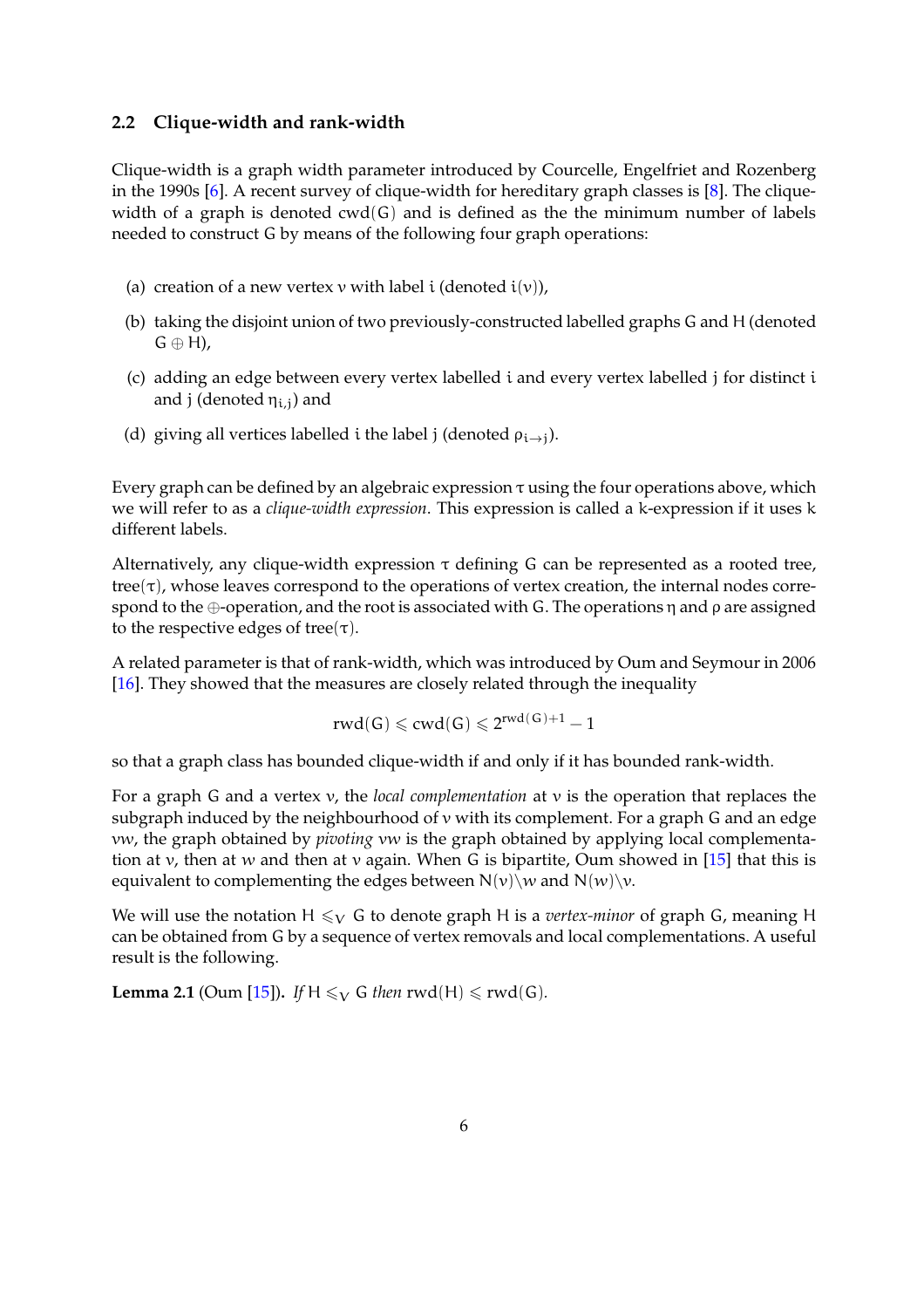## <span id="page-6-0"></span>**3 Graph classes with unbounded clique-width**

In this section we show that the graph classes  $\{\mathcal{G}^{\alpha}\}\text{, where } \alpha$  is an infinite word over  $\{0, 1, 2, 3\}$ that contains infinitely many letters from {1, 2, 3}, have unbounded clique-width. We will ex-tend the methods of Golumbic and Rotics [\[12\]](#page-25-9) and Brandstädt and Lozin [\[2\]](#page-25-10), the latter of which proved that the clique-width of the class of bipartite permutation graphs (i.e.  $9^{2^{\infty}}$ ) is unbounded. We deal with {2, 3} graphs first as these are susceptible to direct proof methods. We can then use rank-width/local complementation techniques following Collins et al [\[3\]](#page-25-5) to show that the more complex  $\{0, 1, 2, 3\}$  graphs have a suitable  $\{2, 3\}$  vertex-minor to prove that these too have unbounded clique-width.

In the case of binary words, the following result covers what we require.

<span id="page-6-1"></span>**Lemma 3.1** (Collins, Foniok, Korpelainen, Lozin and Zamaraev [\[3\]](#page-25-5))**.** *If* α *is an infinite binary word containing infinitely many* 1*s then the graph class* G <sup>α</sup> *has unbounded clique-width.*

#### **3.1** {2, 3} **graph classes with unbounded clique-width**

To assist with determining the clique-width of these graph classes, it is helpful to consider a sequence  $\{W_n^{\alpha}\}$  of graphs which are constructed as follows.

The vertices of  $W^{\alpha}_{n}$  are an  $n \times n$  array with vertex  $u_{i,j}$  in row i and column j. These vertices are partitioned according to the diagonal they are on, such that  $\mathfrak{u}_{i,j}$  is on diagonal  $D_{i+j-1}$ . Hence,  $D_1 = \{u_{1,1}\}, D_2 = \{u_{2,1}, u_{1,2}\}, \text{and so on.}$ 

 $W_n^{\alpha}$  has an edge  $(u_{i,j},u_{k,l})$  whenever  $u_{i,j}\in D_m$ ,  $u_{k,l}\in D_{m+1}$  and either :

- (a)  $\alpha_m = 2$  and  $k \geq 1$ , or
- (b)  $\alpha_m = 3$  and  $l \geq j$ .

Observe that these edges always create an  $n \times n$  square grid. Furthermore, the edges between two consecutive diagonals  $\mathsf{D}_\mathfrak{m}$  and  $\mathsf{D}_{\mathfrak{m}+1}$  of  $\mathsf{W}^\alpha_\mathfrak{n}$  correspond to the edges between two consecutive columns  $C_m$  and  $C_{m+1}$  of  $\mathcal{P}^{\alpha}$ .

**Lemma 3.2.** *For all*  $n \in \mathbb{N}$ *,*  $W_n^{\alpha}$  *can be embedded into*  $P^{\alpha}$ *.* 

*Proof.* For each vertex  $u_{x,y}$  of  $W_n^{\alpha}$  we will identify a vertex  $v_{i,j}$  of  $\mathcal{P}^{\alpha}$  so that we can define an injective map  $\phi: V(W_n^{\alpha}) \to V(\mathcal{P}^{\alpha})$  such that  $\phi(u_{x,y}) = v_{i,j}$  as follows:

If  $(x, y) = (1, 1)$  then  $(i, j) = (n, 1)$ , otherwise  $(i, j)$  is given by:

$$
i = n + x - 1 - \sum_{m=1}^{x+y-2} 1_m
$$
  

$$
j = x + y - 1
$$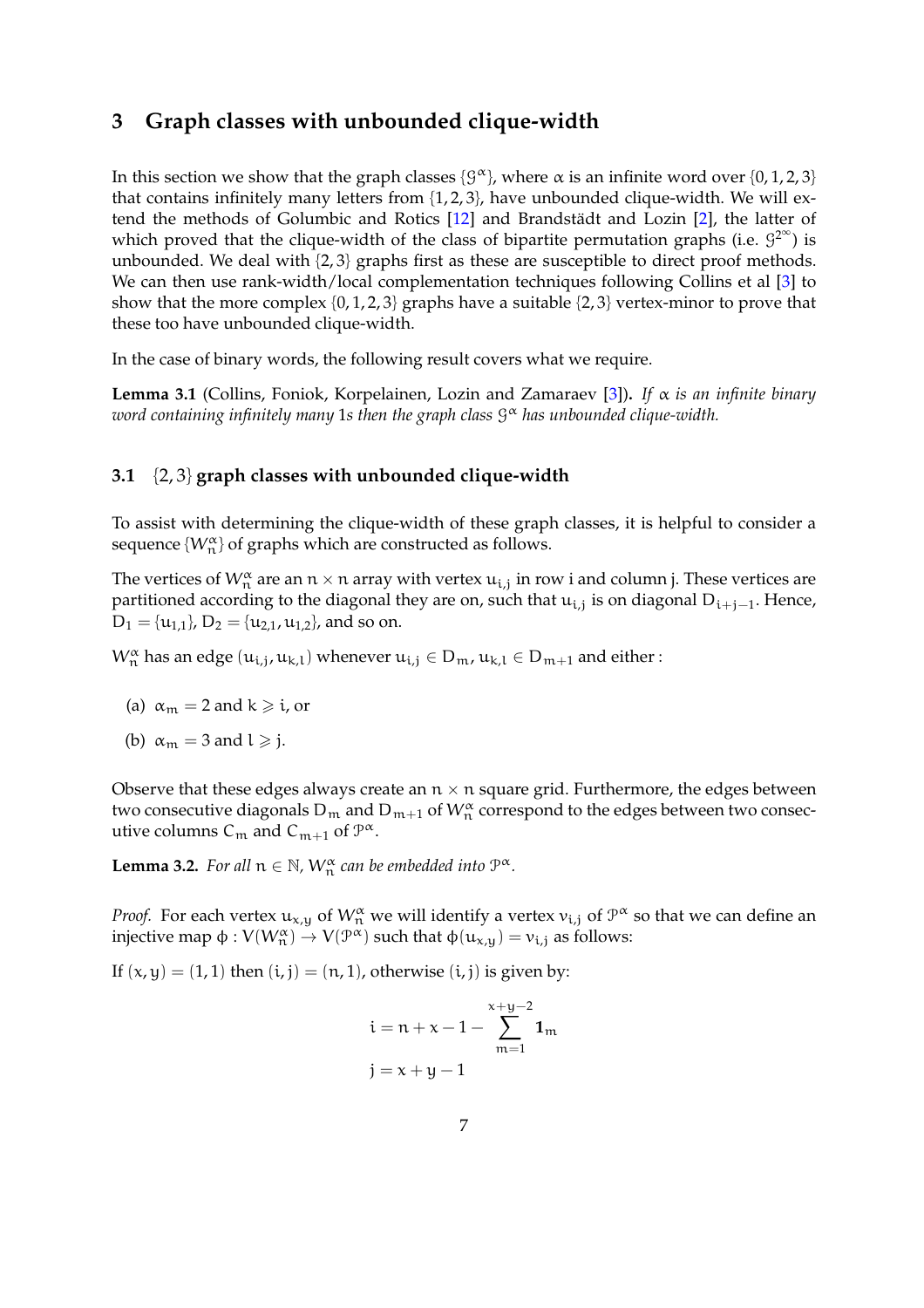<span id="page-7-0"></span>

**Figure 2:** Embedding  $W_5^{\omega}$  in  $H_{1,1}^{\omega}(9,9)$  (shown by large vertices)

where

$$
1_m = \begin{cases} 1 & \text{if } \alpha_m = 3, \\ 0 & \text{if } \alpha_m = 2. \end{cases}
$$

It can be seen that the subgraph of  $\mathcal{P}^{\alpha}$  induced by the vertices  $\varphi(V(W^{\alpha}_{n}))$  is isomorphic to  $W_n^{\alpha}$ .  $\Box$ 

An example of embedding  $W_5^{\omega}$  is shown in Figure [2.](#page-7-0)

We will now calculate a lower bound for the clique-width of  $\mathcal{W}_n^{\alpha}$  by demonstrating a minimum number of labels needed to construct  $W_n^{\alpha}$  using the allowed four graph operations.

Let τ be a clique-width expression defining  $\mathcal{W}_n^\alpha$  and tree $(\tau)$  the rooted tree representing τ. The subtree of tree( $\tau$ ) rooted at a node x will be denoted tree( $x, \tau$ ). This subtree corresponds to a subgraph of  $W_n^{\alpha}$  we will call  $W_{\chi}$ .

Let a be the lowest  $\oplus$  node in tree(τ) such that  $W_{\alpha}$  contains a full row and a full column of  $W^{\alpha}_{\mathfrak{n}}.$ We denote by r and b the two children of a in tree( $\tau$ ). Let us colour the vertices of  $W_r$  and  $W_b$ red and blue, respectively, and all the other vertices in  $W_n^{\alpha}$  white. We let colour(v) denote the colour of a vertex v as described above, and label(v) denote the label of vertex v (if any) at node a.

We assume that there is neither a blue nor a red column in  $W^{\alpha}_{\mathfrak{n}}$ . For if  $W^{\alpha}_{\mathfrak{n}}$  contains a blue column then obviously it cannot contain a red row, and it cannot contain a blue row due to the choice of a. Likewise, if  $W_n^{\alpha}$  contains a red column. Hence, if it does include a blue or red column, as a consequence of the symmetry of  $W_n^{\alpha}$ , we can apply similar types of argument to those that follow to the rows instead of the columns to deliver the same result.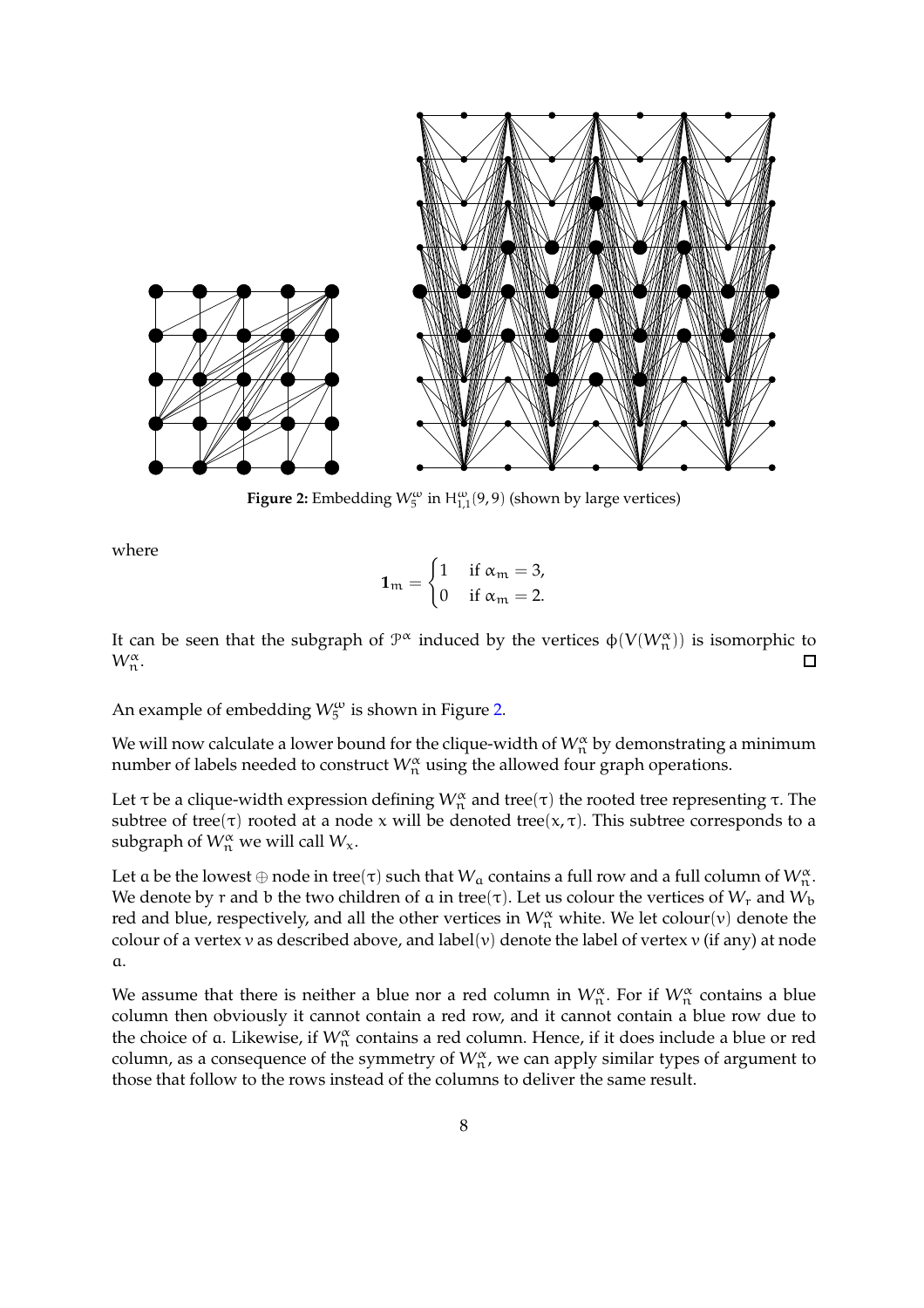<span id="page-8-0"></span>**Observation 3.3.** *Suppose*  $u$ ,  $v$ ,  $w$  *are three vertices such that*  $u$  *and*  $v$  *are non-white*,  $uw \in E(W_n^{\alpha})$  $but\,$   $vw\notin E(W^{\alpha}_{n})$ , and  $label(w)\neq$  label $(u)$ . Then  $u$  and  $v$  must have different labels at node  $a$  because *the edge* uw *still needs to be created, whilst respecting the non-adjacency of* v *and* w*.*

Let us denote a row without white vertices by r. From the foregoing, we know that every column j in  $W^{\alpha}_{n}$  must have a vertex with different colour than that of  $v_{r,j}$ . We denote by  $x_j$  a nearest to  $v_{r,i}$  vertex in the same column with colour( $x_i$ )  $\neq$  colour( $v_{r,i}$ ). We then let  $y_i$  denote  $v_{i+1,j}$  if  $i < r$  or  $v_{i-1,j}$  if  $i > r$ . Notice that  $y_j$  is non-white and  $x_j$  is adjacent to  $y_j$ . This creates two sets of  $n$  vertices,  $X = \{x_j : j = 1, ..., n\}$  and  $Y = \{y_j : j = 1, ..., n\}$  where  $x_j$  is adjacent to  $y_j$ for each j.

We examine first the case for the word  $\omega = 2323 \cdots$ , the infinite word with alternating 2s and 3s, as this is relatively simple whilst demonstrating the technique required.

<span id="page-8-1"></span>**Lemma 3.4.** *Let* ω *be the infinite word with alternating* 2*s and* 3*s. Then*

$$
cwd(W_n^{\omega}) \geqslant n/2.
$$

*Proof.* We claim that for  $W_{n}^{\omega}$ , no three vertices in Y can have the same label. From this the lemma will follow since the n vertices in Y are labelled with at least  $n/2$  labels at node a. Suppose for a contradiction that vertices  $Y' = {y_{j_1}, y_{j_2}, y_{j_3}} \subseteq Y$  have the same label at a. Without loss of generality we assume that  $j_1 < j_2 < j_3$ . Let  $X' = \{x_{j_1}, x_{j_2}, x_{j_3}\} \subseteq X$  be the corresponding subset of X.

Assume a vertex  $y_{j_i}$  in Y' is not adjacent to a vertex  $x_{j_k}$  in X'. Clearly,  $i \neq k$  and hence vertices  ${\sf y}_{\rm j_{\rm t}}, {\sf y}_{\rm j_{\rm k}}$  and  ${\sf x}_{\rm j_{\rm k}}$  form a triple as described in Observation [3.3,](#page-8-0) so  ${\sf y}_{\rm j_{\rm t}}$  and  ${\sf y}_{\rm j_{\rm k}}$  have different labels, a contradiction. Hence, each vertex in Y' must be adjacent to each vertex in X'.

- **Observation 3.5.** *(a) if a vertex* vi,<sup>j</sup> *lies on an odd diagonal* D2m−<sup>1</sup> *then it has only one neighbour to its right and all its neighbours lie on the even diagonals*  $D_{2m}$  *and*  $D_{2m+2}$ *;* 
	- (b) *if a vertex*  $v_{\rm i,j}$  *lies on an even diagonal*  ${\rm D_{2m}}$  *then it has only one neighbour to its left and all its neighbours lie on the odd diagonals*  $D_{2m-1}$  *and*  $D_{2m+1}$ *.*

The leftmost vertex in X',  $x_{j_1}$ , must have two neighbours in Y' to its right, so from Observation 3.5,  $x_{j_1}$  must sit on an even diagonal and all the vertices in Y' must sit on odd diagonals. On the other hand, the rightmost vertex in  $X'$ ,  $x_{j_3}$ , must have two neighbours in Y' to its left, so from Observation 3.5,  $\mathbf{x}_{j_3}$  must sit on an odd diagonal and all the vertices in Y' must sit on even diagonals. We have a contradiction and hence no three vertices in Y can have the same label, as required.  $\Box$ 

The extension to consider arbitrary words over {2, 3} is similar, but the behaviour of the diagonals given in Observation 3.5 represent just two of several possible types of behaviour.

<span id="page-8-2"></span>**Lemma 3.6.** *If*  $\alpha$  *is any infinite word over the alphabet*  $\{2, 3\}$  *then* 

$$
cwd(W_n^\alpha)\geqslant n/4.
$$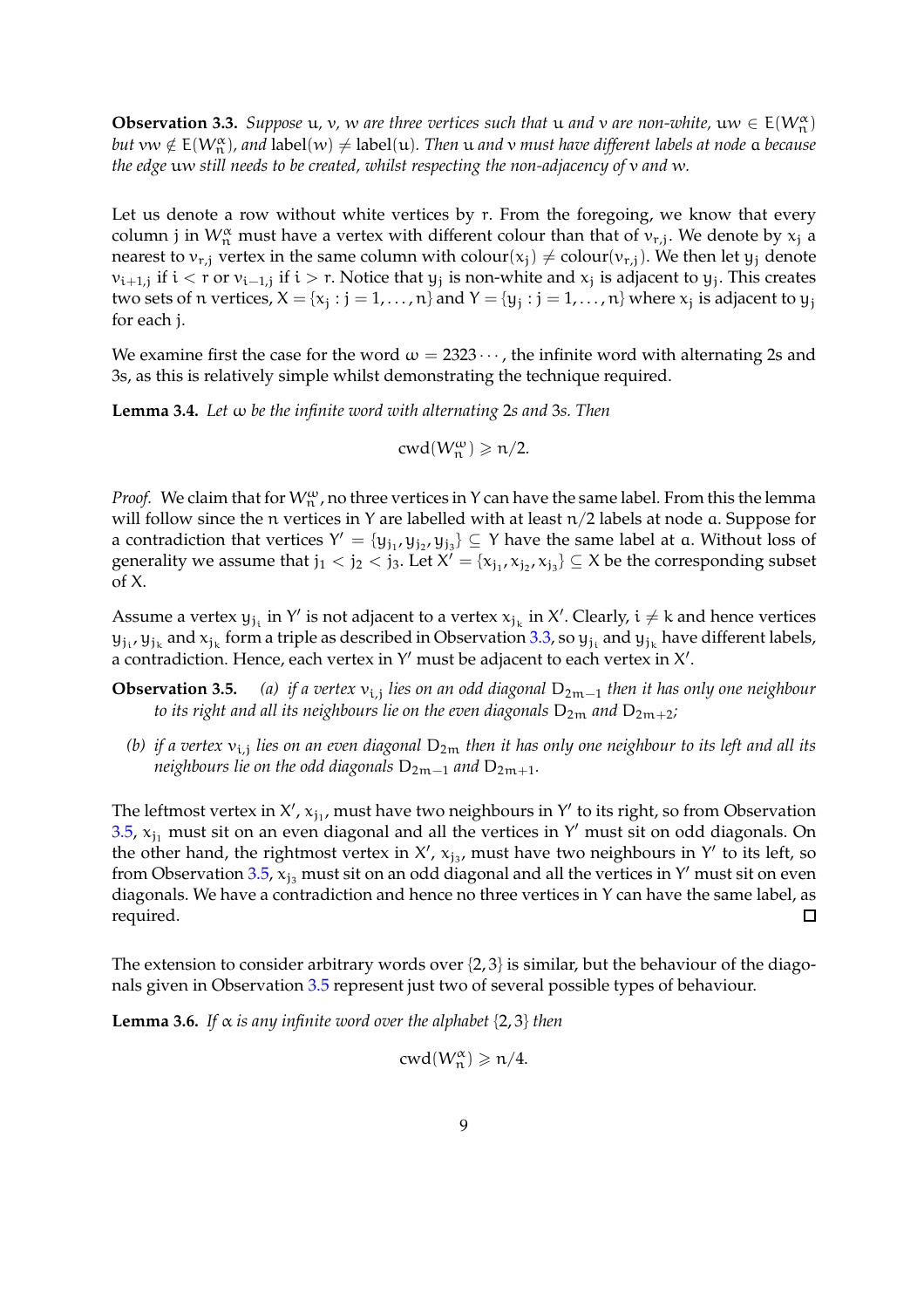<span id="page-9-0"></span>

**Figure 3:** Neighbourhood types (large vertices are neighbours of central vertex)

*Proof.* We claim that for  $W_n^{\alpha}$ , no five vertices in Y can have the same label. From this the lemma will follow since the n vertices in Y are labelled with at least  $n/4$  labels at node  $a$ .

Suppose for a contradiction that vertices  $Y'=\{y_{j_1},y_{j_2},y_{j_3},y_{j_4},y_{j_5}\}\subseteq Y$  have the same label at  $a$ . Without loss of generality we assume that  $j_1 < j_2 < j_3 < j_4 < j_5$ . Let  $X' = {x_{j_1}, x_{j_2}, x_{j_3}, x_{j_4}, x_{j_5}} \subseteq$ X be the corresponding subset of X. As in Lemma [3.4,](#page-8-1) we must have each vertex in Y' adjacent to each vertex in  $X'$ .

If a vertex lies on diagonal D<sub>m</sub> we say it has *type*  $\alpha_{m-1}\alpha_m$ . Hence, we have 4 possible types of vertex, namely 22, 23, 32 and 33. The distinguishing feature of each is its neighbourhood. Each has two *branches* to its neighbourhood on diagonals  $D_{m-1}$  and  $D_{m+1}$  – see Figure [3.](#page-9-0)

- (a) a type 22 vertex neighbourhood has one branch  $(D_{m-1})$  extending up/right and one  $(D_{m+1})$  extending down/left,
- (b) a type 23 vertex neighbourhood has two branches ( $D_{m-1}$  and  $D_{m+1}$ ) extending up/right,
- (c) a type 32 vertex neighbourhood has two branches ( $D_{m-1}$  and  $D_{m+1}$ ) extending down/left,
- (d) a type 33 vertex neighbourhood has one branch  $(D_{m-1})$  extending down/left and one  $(D_{m+1})$  extending up/right.

We have 5 vertices in X' each of which could be one of 4 types, so potentially there are  $4^5 =$ 1, 024 different cases, but we can handle these in groups that depend on the type of the two outside vertices  $x_{j_1}$  and  $x_{j_5}$ .

*Case 1*:  $x_{j_1}$  and  $x_{j_5}$  are each of type 22 or 33.

Since  $x_{j_1}$  must be adjacent to 4 vertices in Y' to its right and  $x_{j_5}$  must be adjacent to 4 vertices in Y' to its left, then all the vertices in Y' must be on the same diagonal (as the neighbourhood of  $x_{j_1}$  has only one branch going rightwards and the neighbourhood of  $x_{j_5}$  has only one branch going leftwards). But now there is no possible neighbourhood type for  $\mathsf{x}_{\mathsf{j}_3}$  that could make it simultaneously adjacent to  $y_{j_1}$  and  $y_{j_5}$ , so we have a contradiction.

*Case 2*:  $x_{j_1}$  and  $x_{j_5}$  are each of type 23 or 32.

In Lemma  $3.4$  we dealt with the case where there are 3 vertices in  $X'$  that are either 23 or 32 types so we only need to consider the case where the middle 3 vertices in X' are type 22 or 33.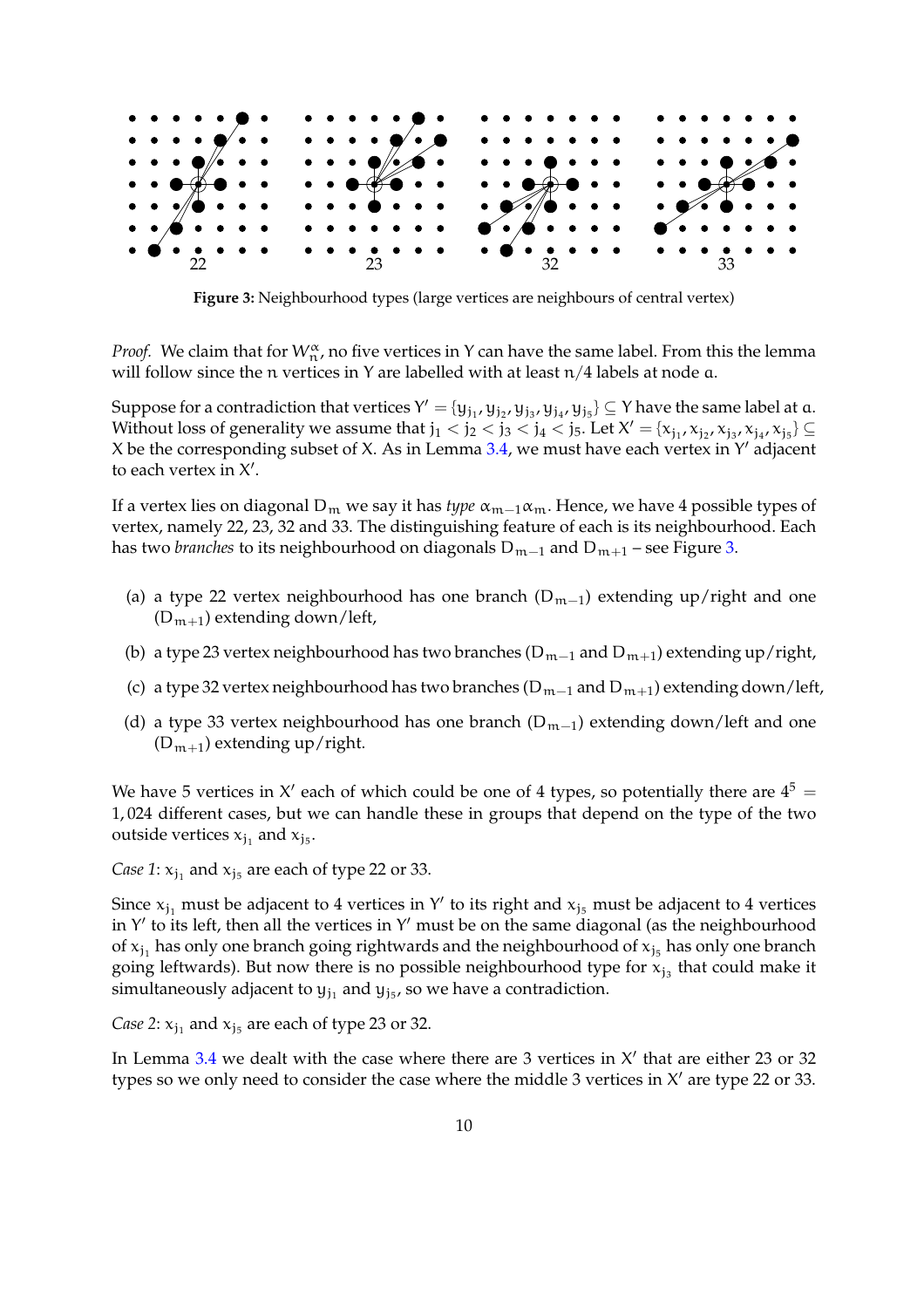Furthermore, as  $x_{j_1}$  must be adjacent to 4 vertices in Y' to its right and  $x_{j_5}$  must be adjacent to 4 vertices in Y' to its left, then  $x_{j_1}$  can only be of type 23 and  $x_{j_1}$  type 32. Then considering vertex  $x_{j_3}$  we must have all three vertices  $x_{j_1}$ ,  $x_{j_3}$  and  $x_{j_5}$  on the same diagonal otherwise  $x_{j_3}$  cannot be adjacent to both  $y_{j_1}$  and  $y_{j_5}$ . Lastly,  $x_{j_2}$  and  $x_{j_4}$  must be of the same type as  $x_{j_3}$  (i.e. either type 22 or 33) and on the same diagonal as  $\rm{x_{j_3}}$  in order to be adjacent to both  $\rm{y_{j_1}}$  and  $\rm{y_{j_5}}.$  But then they cannot both be adjacent to  $y_{j_3}$  and we have a contradiction.

*Case* 3: One of  $x_{j_1}$  and  $x_{j_5}$  is of type 22 or 33 and the other is of type 23 or 32.

Suppose  $\rm{x_{j_1}}$  is type 22 and  $\rm{x_{j_5}}$  is type 32, then  $\rm{y_{j_3}}$ ,  $\rm{y_{j_4}}$  and  $\rm{y_{j_5}}$  must be on the same diagonal.  $\rm{x_{j_3}}$ cannot be type 23 or 32 as it could not be adjacent to both  $y_{j_1}$  and  $y_{j_5}$ .

If  $x_{j_3}$  is type 33 then it must be on the same diagonal as  $x_{j_1}$  in order for both  $x_{j_1}$  to be adjacent to  $y_{j_3}$  and  $x_{j_3}$  to be adjacent to  $y_{j_1}$ . But then  $x_{j_2}$  cannot be any of the 4 types and still be simultaneously adjacent to  $y_{j_1}$ ,  $y_{j_3}$  and  $y_{j_5}$ , hence we have a contradiction.

Likewise if  $x_{j_3}$  is type 22 then it must be on the diagonal D<sub>m−2</sub> (where  $x_{j_1}$  is on D<sub>m</sub>) in order for both  $x_{j_1}$  to be adjacent to  $y_{j_3}$  and  $x_{j_3}$  to be adjacent to  $y_{j_1}$ . But then, as before,  $x_{j_2}$  cannot be any of the 4 types and still be simultaneously adjacent to  $y_{j_1}$ ,  $y_{j_3}$  and  $y_{j_5}$ , hence we have a contradiction.

For the other Case 3 combinations (e.g.  $x_{j_1}$  is type 33 and  $x_{j_5}$  is type 32) we can use an analogous argument and each time reach a contradiction. We omit the details.

We have now considered all possible combinations of vertex type and each one leads to a contradiction. Hence, no five vertices in Y can have the same label.  $\Box$ 

<span id="page-10-0"></span>**Lemma 3.7.** *If* α *is any infinite word over the alphabet* {2, 3} *then the graph class* G <sup>α</sup> *is a hereditary class of graphs of unbounded clique-width.*

*Proof.* This follows immediately from Lemmas [3.4](#page-8-1) and [3.6.](#page-8-2)

## **3.2** {0, 1, 2, 3} **graph classes with unbounded clique-width**

We now extend our results to graph classes  $\mathcal{G}^{\alpha}$  where  $\alpha$  is an infinite word over the alphabet  $\{0, 1, 2, 3\}$  containing an infinite number of letters from  $\{2, 3\}$ . For this we will use the rank-width parameter described in Section [2.2.](#page-5-0) From [\[3\]](#page-25-5) we have a toolkit of graph operations which we extend to show that the graph class  $\mathcal{G}^{\alpha}$  contains a graph with a vertex-minor  $H^{\gamma}_{1,1}(\mathsf{q},\mathsf{q})$  for some q where  $\gamma$  is an infinite word from the alphabet {2, 3}. If we can make q as large as we like then combining Lemma [2.1](#page-5-1) with Lemma [3.7](#page-10-0) gives us the result that  $\mathcal{G}^{\alpha}$  has unbounded rank-width and therefore unbounded clique-width.

The following graph operations are demonstrated in [\[3\]](#page-25-5) unless otherwise stated. Each operation takes a graph  $H^{\alpha}_{1,1}(\mathfrak{m},\mathfrak{n})$  and uses local complementation and vertex deletion to create a  $p \times q$  vertex-minor  $H_{1,1}^{\gamma} (p,q)$ , for some  $p \leq m$  and  $q \leq n$ , where  $\gamma$  is a  $q-1$  letter word derived from α with certain letters removed. We use the term 0 *removal* where the removed letter(s) are 0s and likewise 1 *removal* where the removed letter(s) are 1s.

 $\Box$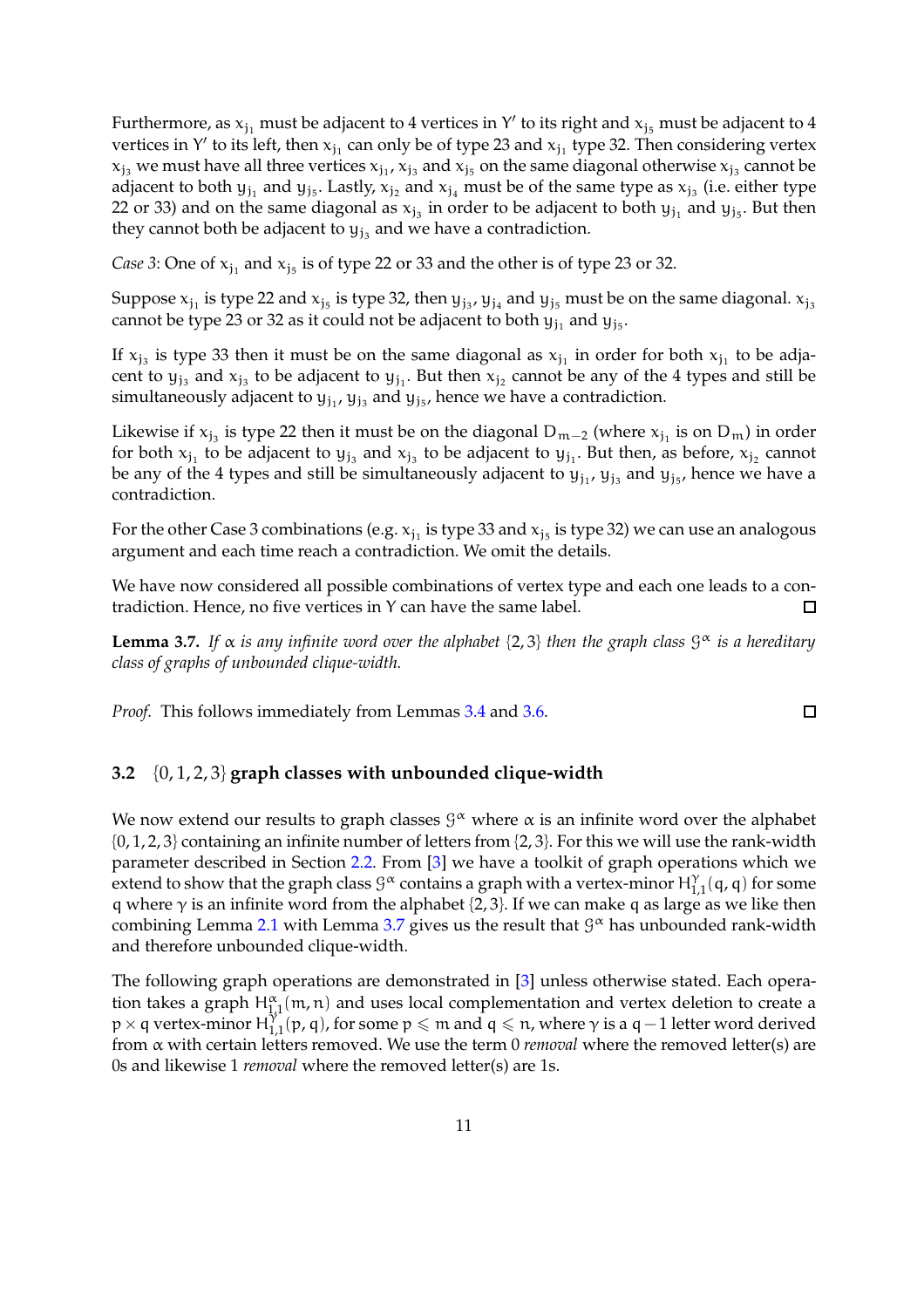#### 0 **Removal Operations**

- (i) Removing a 0 from the factor 00 can be achieved by applying local complementation to each of the vertices in the middle column and then deleting the vertices in that column.
- (ii) Removing the 0 from the factor 01 can be achieved by applying local complementation to each of the vertices in the middle column sequentially from top to bottom and then deleting the vertices in that column. If the number of rows m is even this is equivalent to removing the 0 from the factor 01. If the number of rows is odd the same result is achieved by modifying the process so that the local complementation ends on row  $m - 1$ and deleting the last row of vertices. The factor 10 can be reduced to 1 in the same way.
- (iii) Removing the 0 from the factor 02 can be achieved by local complementation on the vertices of the middle column and then deleting the odd rows. Also factor 20 can be reduced to 2, 03 to 3 and 30 to 3 in the same way.

These operations allow us to create a vertex-minor  $H_{1,1}^{\gamma}(p,q)$  with the letters of  $\gamma$  from the alphabet  $\{1, 2, 3\}$ .

#### 1 **Removal Operations**

- (i) Transforming the factor 211 into 2 can be achieved by using one pivot and deleting the first and last rows to give a 200 factor and then using 0 removal operations to reduce to 2. In the same way we can transform the factor 112 into 2, 311 into 3 and 113 into 3.
- (ii) Transforming the factor 212 into 22 can be achieved by using one pivot and deleting the first and last rows to give a 202 factor and then using 0 removal operations to reduce to 22 . In the same way we can also reduce 313 to 33.
- (iii) Finally, we claim we can transform the factor 213 into 22. As this is not covered by [\[3\]](#page-25-5) we give the proof here.

Let  $C_k$ ,  $C_{k+1}$ ,  $C_{k+2}$ ,  $C_{k+3}$  be four consecutive columns of  $H_{i,j}(m,n)$  such that  $C_k \cup C_{k+1}$ induce a 2-link,  $C_{k+1} \cup C_{k+2}$  induce a 1-link and  $C_{k+2} \cup C_{k+3}$  induce a 3-link. Let x be the vertex in the first row of column  $C_{k+1}$  and y be the vertex in the last row of column  $C_{k+2}$  It can be seen that by pivoting on the edge xy and then deleting the whole of the first row, the second row to the right of column  $C_{k+2}$  and deleting y and vertices on the last row to the right of y, we have transformed the factor 213 into 202. We can then use the zero removal operations to reduce to 22. In the same way we can also reduce 312 to 33.

<span id="page-11-0"></span>**Observation 3.8.** *If* r *is the number of rows prior to the removal of a* 0 *or* 1 *by one of the these operations then after the operation the number of rows left will be at least*  $(r/2) - 2$ *.* 

Thus, by starting with a large enough number m in our choice of  $H_{i,j}(m,n)$ , we may remove a finite number of 0s and 1s and still ensure that there are enough rows left at the end of the process.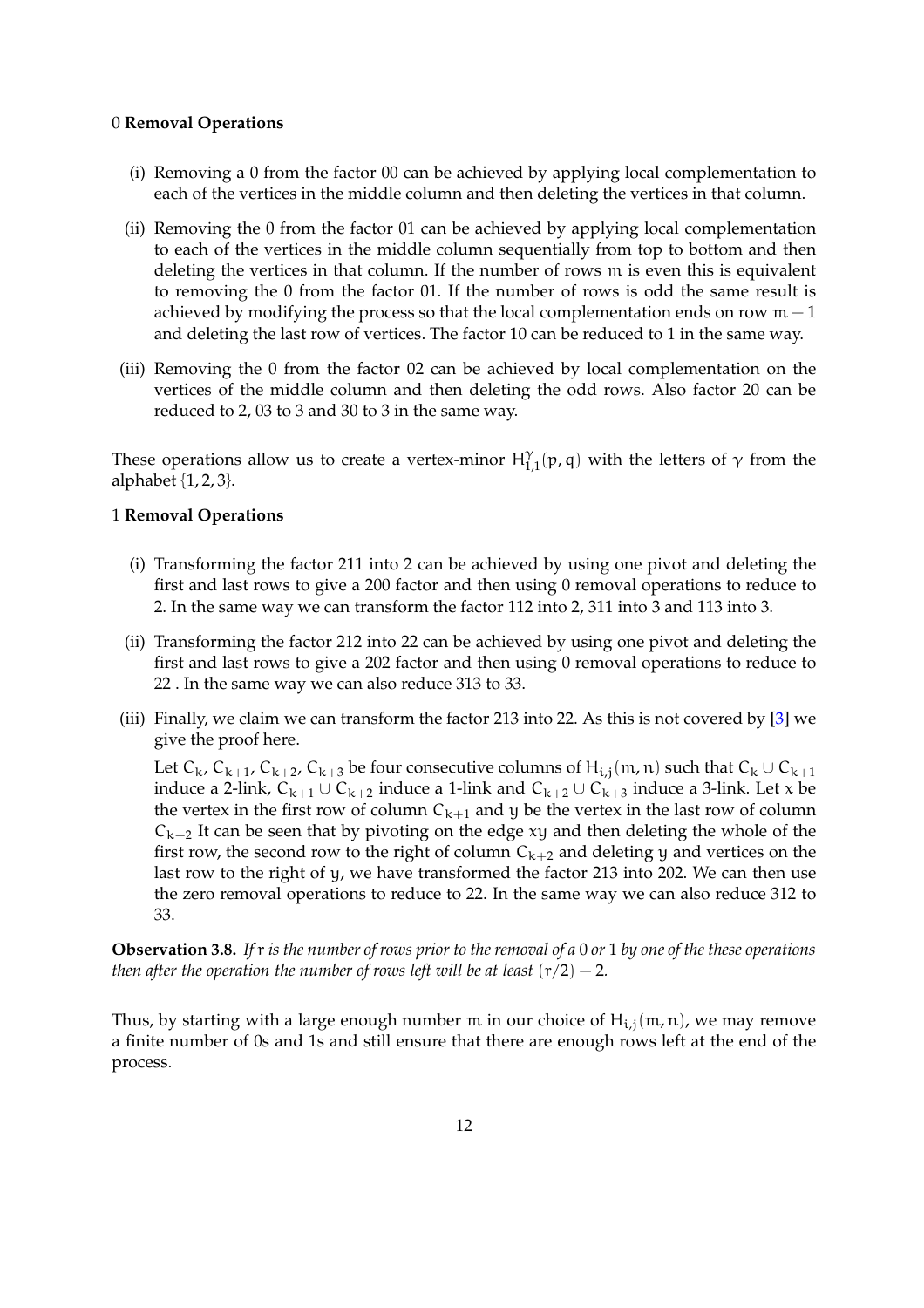We now have a complete set of tools, using local complementation and vertex removal applied to  $H_{1,1}^{\alpha}(m,n)$ , to create a vertex-minor  $H_{1,1}^{\gamma}(p,q)$  with the letters of  $\gamma$  coming only from the alphabet  $\{2, 3\}$ .

<span id="page-12-2"></span>**Lemma 3.9.** *Let* α *be an infinite word over the alphabet* {0, 1, 2, 3} *which has an infinite number of letters from* {2,3}*. Further, let*  $\beta$  *be a factor*  $\alpha_k \alpha_{k+1} \cdots \alpha_{k+p-1}$  *of length*  $p$  *which has*  $q$  (0 <  $q \leq p$ ) *letters from*  $\{2, 3\}$  *and*  $p - q$  *letters from*  $\{0, 1\}$ *.* 

Then  $H_{1,k}^{\alpha}((q + 4)2^{p-q})$ , p) has a vertex-minor isomorphic to  $H_{1,1}^{\gamma}(q,q)$ , for some word  $\gamma$  using only *letters from the alphabet* {2, 3}*.*

*Proof.* This follows by applying the graph operations described above to remove the 0s and 1s. There are  $p - q$  such letters, and using Observation [3.8](#page-11-0) it can be seen that by starting with at least  $(q + 4)2^{p-q}$  rows, there will be at least q rows remaining after executing the necessary  $\Box$ operations to remove them.

We now have the following theorem:

<span id="page-12-0"></span>**Theorem 3.10.** *If*  $\alpha$  *is an infinite word from the alphabet* {0, 1, 2, 3} *with an infinite number of non-zero letters, then the graph class* G <sup>α</sup> *is a hereditary class of graphs of unbounded clique-width.*

*Proof.* If there are no 2s or 3s or only a finite number of 2s and 3s in  $\alpha$ , we can use Lemma [3.1.](#page-6-1)

If there is an infinite number of 2s and 3s in  $\alpha$  then we can use Lemmas [3.7](#page-10-0) and [3.9](#page-12-2) as follows. For any q we can find a graph G in  $\mathcal{G}^{\alpha}$  that has a vertex-minor  $\mathsf{H}^{\gamma}_{1,1}(\mathsf{q},\mathsf{q})$ , for some infinite word  $\gamma$  using only letters from the alphabet {2, 3}. In turn,  $H_{1,1}^{\gamma}(q, q)$  contains an induced subgraph  $\bar{\mathsf{W}}^{\gamma}_{\mathsf{q}/2'}$  so using Lemma [2.1](#page-5-1) we have

$$
\text{rwd}(G) \geqslant \text{rwd}(H_{1,1}^{\gamma}(\mathfrak{q},\mathfrak{q})) \geqslant \text{rwd}(W_{\mathfrak{q}/2}^{\gamma}).
$$

But from Lemma [3.6](#page-8-2)  $\text{cwd}(W_{q/2}^{\gamma}) \geq q/8 \to \infty$  as  $q \to \infty$  (and hence also  $\text{rwd}(W_{q/2}^{\gamma}) \to \infty$ ) so it follows that  $\mathcal{G}^{\boldsymbol{\alpha}}$  is a graph class with unbounded rank-width and hence unbounded cliquewidth.  $\Box$ 

## <span id="page-12-1"></span>**4 Minimality of almost periodic graph classes**

Let  $\alpha$  be an infinite almost periodic word from the alphabet {0, 1, 2, 3}, with at least one non-zero letter. In this section we will prove that the graph classes  $\mathcal{G}^{\alpha}$  are minimal of unbounded cliquewidth. To do this, we must show that any proper hereditary subclass has bounded cliquewidth. If C is a proper hereditary subclass of  $\mathcal{G}^{\alpha}$  then there must exist a non-trivial finite forbidden graph F that is in  $9^\alpha$  but not in C. In turn, this graph F must be an induced subgraph of some  $H_{1,j}^{\alpha}(k, k)$  for some  $k \geq 2$ .

Consider a graph  $G \in \mathcal{C} \subseteq \text{Free}(H_{1,j}^{\alpha}(k,k))$ . If there exists an embedding  $\phi: V(G) \to V(\mathcal{P}^{\alpha})$ straddling columns  $C_j, \ldots, C_{j+k-1}$  of  $\mathcal{P}^{\alpha}$  then there must be limits on the vertices of  $\phi(V(G))$ in these columns to avoid creating an induced subgraph isomorphic to  $H^{\alpha}_{1,j}(k, k)$ .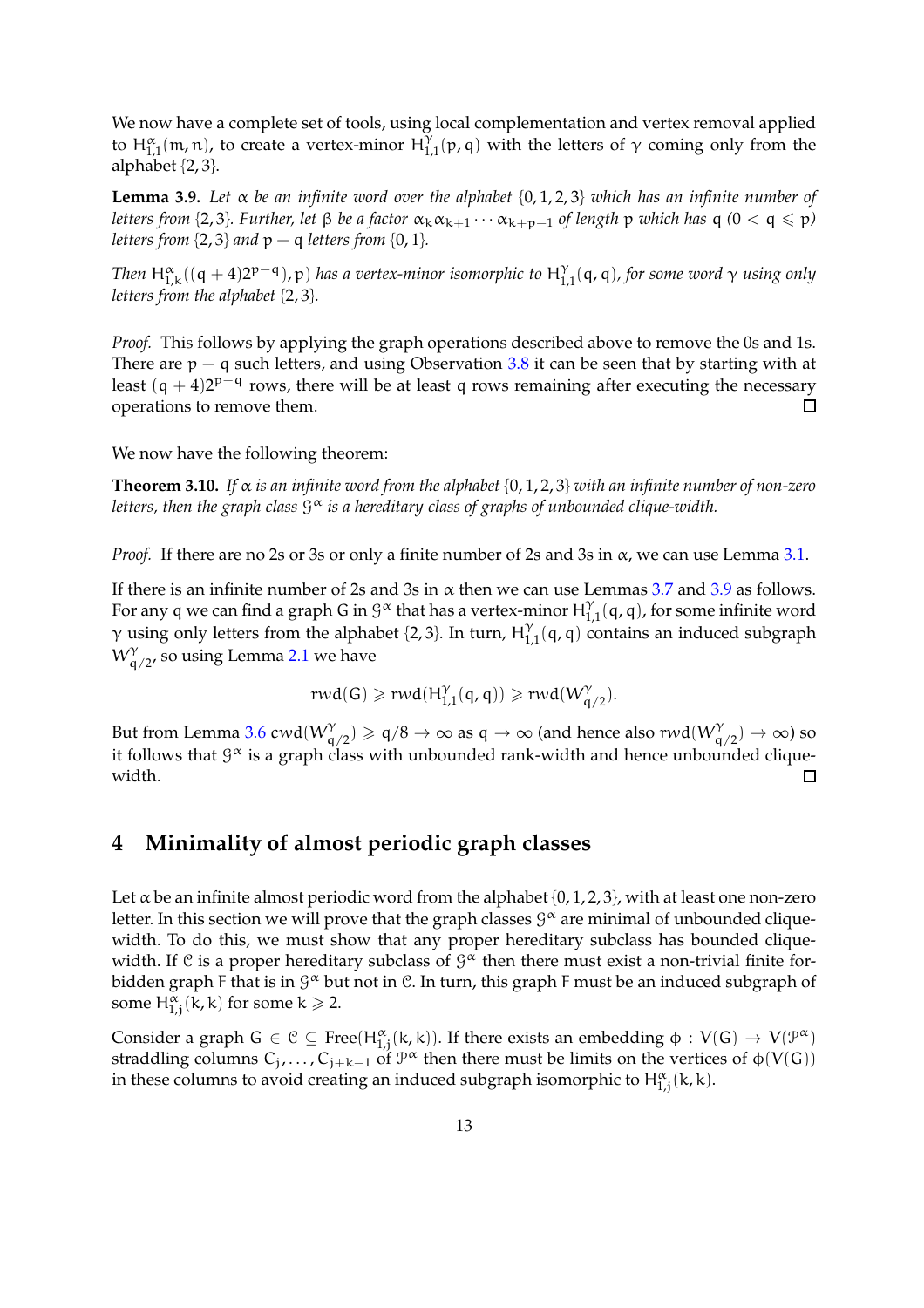Clearly the most obvious thing to avoid is any k complete horizontal rows which would automatically generate the forbidden graph. For graphs only involving letters 0 and 1 this is sufficient, and was dealt with in [\[3\]](#page-25-5). However, letters 2 and 3 are more complex. Lozin in [\[14\]](#page-25-6) dealt with the class G 2∞ by introducing the concept of *clusters* and creating a cluster graph which provided a method of defining a partition of the vertices of G which gave the desired boundary on clique-width.

In considering  $\{0, 1, 2, 3\}$  graphs we use a modified version of the cluster graph method used in [\[14\]](#page-25-6) which we describe in Section [4.1.](#page-14-0)

The following lemma will be used to place a bound on the clique-width of induced subgraphs of  $\mathcal{P}^{\alpha}$ . Given a graph G and a subset of vertices  $U \subseteq V(G)$ , 2 vertices of U will be called U*similar* if they have the same neighbourhood outside U. U-similarity is an equivalence relation. The number of equivalence classes of U in G will be denoted  $\mu_G(U)$  (or  $\mu(U)$  when the context is clear). Also, by G[U] we will denote the subgraph of G induced by U. It follows that U is a module of G if and only if  $\mu(U) = 1$ .

<span id="page-13-0"></span>**Lemma 4.1** (Lozin [\[14\]](#page-25-6)). *If the vertices of a graph* G *can be partitioned into subsets*  $U_1, U_2, \ldots, U_n$  *in such a way that for every* i

- *(a) the clique-width of*  $G[U_i]$  *is at most*  $k \ge 2$ *, and*
- *(b)*  $\mu(U_i)$  ≤ l and  $\mu(U_1 \cup \cdots \cup U_i)$  ≤ l*,*

*then the clique-width of* G *is at most* kl*.*

<span id="page-13-2"></span>**Corollary 4.2.** *Suppose for*  $n \ge 2$  *that the*  $(n-1)$  *letter factor*  $\alpha_j \alpha_{j+1} \cdots \alpha_{j+n-2}$  *consists of*  $t \ge 1$ *non-zeros and*  $n - t - 1$  *zeros. Then the clique-width of*  $H^{\alpha}_{i,j}(m,n)$ *,*  $(m \geqslant 1)$ *, is at most*  $6t + 3$ *.* 

*Proof.* To build  $H^{\alpha}_{i,j}(m,n)$  we partition it into subsets  $U_1, U_2, \ldots, U_m$  by including in  $U_k$  the vertices of the k-th row of  $H^{\alpha}_{i,j}(\mathfrak{m},\mathfrak{n})$ . This means  $G(U_k)$  is a disjoint union of paths so has clique-width at most 3. Also, only a vertex in U<sub>k</sub> that is in a column s such that  $\alpha_{s-1}$  and/or  $\alpha_s$  is non-zero could have a neighbour outside  $U_k$ , so  $\mu(U_k) \leq 2t + 1$ . Also, it is not difficult to see that  $\mu(U_1 \cup \cdots \cup U_k) \le 2t + 1$ , as the vertices in each column have the same neighbourhood in  $H^{\alpha}_{i,j}(m,n)$  outside  $U_1\cup\cdots\cup U_k$ . Therefore, the result follows by applying Lemma [4.1.](#page-13-0)  $\Box$ 

We will also make use of the following lemma.

<span id="page-13-1"></span>**Lemma 4.3** (Courcelle and Olariu [\[7,](#page-25-11) Corollary 3.6])**.** *For every graph* G*,*

 $\text{cwd}(G) = \text{max}\{\text{cwd}(H) \mid H \in \text{Prime}(G)\}.$ 

Thus we can assume that our arbitrary graph G is prime, and therefore connected, since if it were not so, we could any prime subgraph H which has the same clique-width.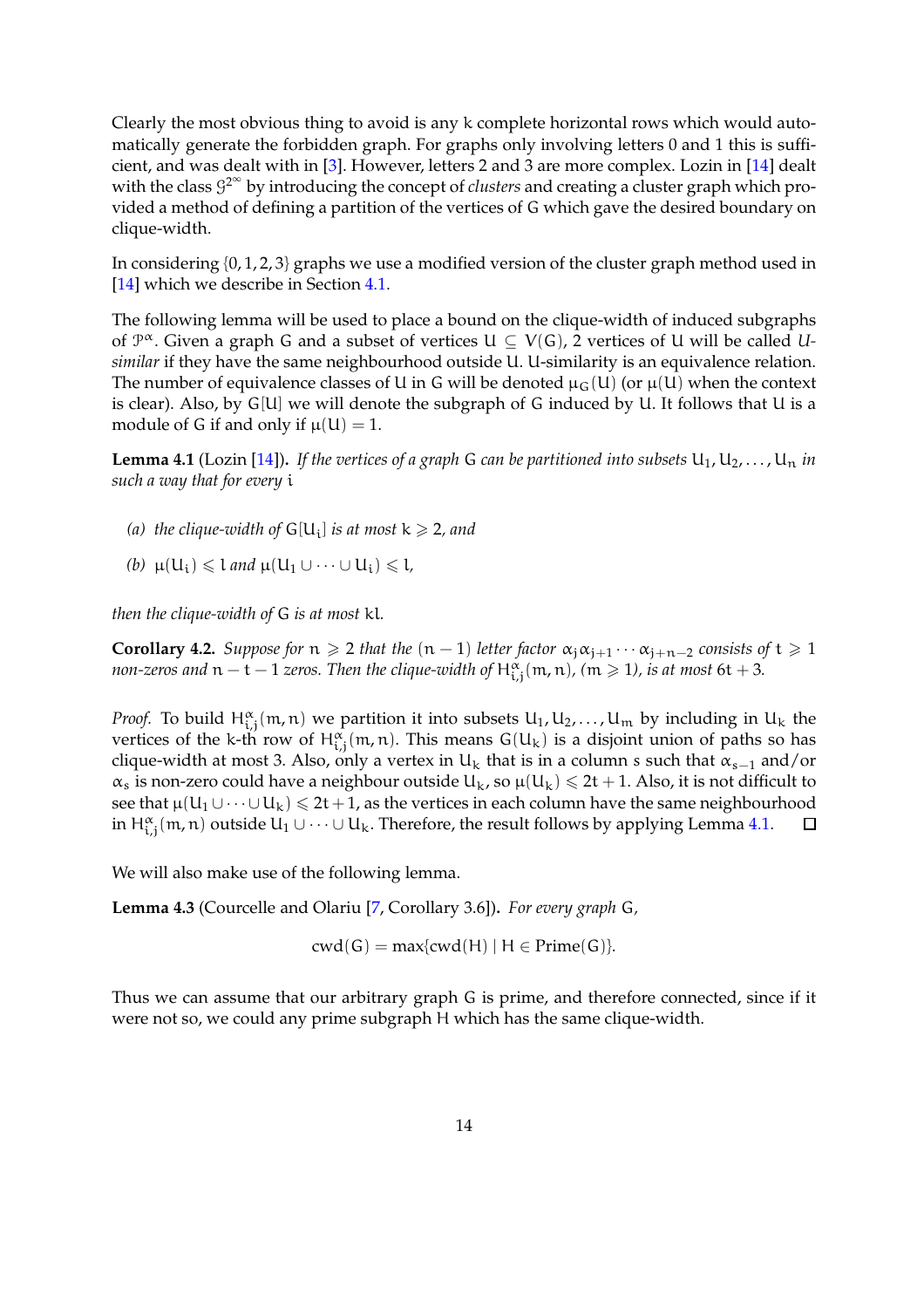#### <span id="page-14-0"></span>**4.1 Cluster graphs**

Consider a connected graph G embedded in  $\mathcal{P}^{\alpha}$  such that its leftmost vertex is in column C<sub>a</sub> and rightmost vertex in column  $C_{a+n-1}$ . Let a *left module* of G∩C<sub>j</sub> be a maximal set of vertices in that column that are indistinguishable by vertices in G ∩ Cj−1. Similarly, a *right module* of  $G \cap C_j$  is a maximal set of vertices that are indistinguishable by vertices in  $G \cap C_{j+1}$ . Thus the vertices of every column of G, except the leftmost and rightmost columns, can be partitioned in two ways, as a set of left modules or as a set of right modules.

Now consider an  $\alpha_j$ -link,  $G_i$  (the subgraph of G induced by the vertices of G∩C<sub>i</sub> and G∩C<sub>i+1</sub>). For convenience, we will say G<sub>j</sub> is in *standard form* if, without changing the vertical order of the vertices, it is presented as an induced subgraph of  $H^{\alpha}_{1,j}(\mathfrak{m},2)$  with minimum  $\mathfrak{m}$  (i.e. taking out any superfluous gaps). Let  $G_j^s$  be the standard form of  $G_j$ , noting that the (left and right) modules of  $G_j$  and  $G_j^s$  are identical. Suppose R is the set of right modules of  $G_j^s \cap C_j$  and L the set of left modules of  $G_j^s \cap C_{j+1}$ . We will say that two modules A and B *overlap* if the set of rows containing vertices of A has non-zero intersection with the set of rows containing vertices of B. It can be seen that a right module in R can only overlap with a left module in L on at most one row, for if they overlapped on two or more rows they would no longer be (right/left) modules. Furthermore, a right module in R cannot overlap with more than one left module in L and vice-versa.

If a right module in R overlaps with a left module in L, the two modules can be paired to form a *cluster*. This pairing process is well-defined and matches all such modules except for at most one unmatched right module in G ∩ C<sub>j</sub> and one unmatched left module in G ∩ C<sub>j+1</sub>. These unmatched right/left modules have the characteristic they are indistinguishable to all vertices in the column to the right/left respectively. We will refer to them as right/left *boundary modules* and the vertices in them as right/left *boundary vertices* respectively. We put each boundary vertex in its own cluster in G<sub>j</sub>.

Hence, the clusters of G<sub>j</sub> form a partition of the vertices of the  $\alpha_j$ -link. If  $\alpha_j$  is 0 or 1 then every cluster in G<sub>j</sub> is either a horizontal pair of vertices or a boundary vertex. If  $\alpha_j$  is 2 or 3 then each cluster is a complete bipartite induced subgraph of  $G_i$  or a boundary vertex. When there are no boundary vertices,  $G_j$  is isomorphic to  $H^{\alpha}_{1,j}(\mathfrak{m},2)$  consisting of  $\mathfrak{m}$  clusters, each containing two vertices of a same row.

At this stage, the vertices in the leftmost ( $G \cap C_a$ ) and rightmost ( $G \cap C_{a+n-1}$ ) columns are each only in one cluster as they only appear in one  $\alpha_i$ -link. We now add two additional columns of clusters, one to the left of G with a cluster for each vertex of  $G \cap C_{\alpha}$ , and one to the right of G with a cluster for each vertex of column G ∩  $C_{a+n-1}$ . Thus the vertices of every column G ∩  $C_i$ of G are now in two clusters.

With any finite induced subgraph G of  $\mathcal{P}^{\alpha}$  we associate an oriented graph which we call the *cluster graph* B(G), whose vertices are each associated with one of the clusters of G. The vertices of B(G) representing clusters of the same  $\alpha_j$ -link,  $G_j$ , we call a column of B(G), and denote this by  $B(G_i)$ . Of the two additional cluster columns defined in the previous paragraph we will call the one on the left B( $G_{a-1}$ ) and the one on the right B( $G_{a+n}$ ). For ease of exposition, we will always present the vertices of  $B(G_i)$  in the same vertical order as in G.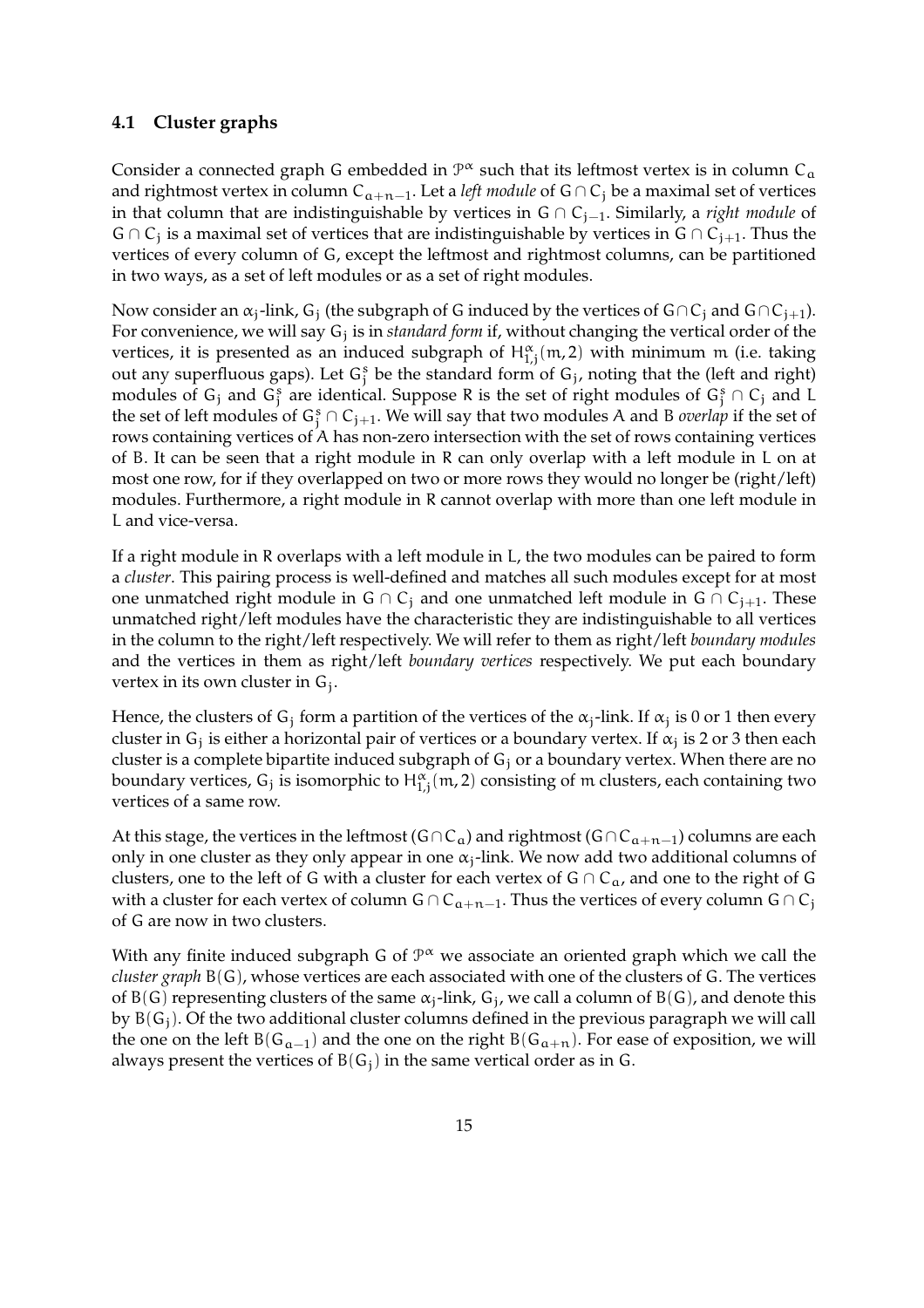<span id="page-15-0"></span>

**Figure 4:** For  $\alpha = 010232 \cdots$ , an illustration of the formation of a cluster graph. From left to right: an embedding of G\* in  $H_{1,1}(7,7)$ , the clusters associated with this embedding, and the cluster graph  $B^* = B(G^*)$ , with type B edges indicated by dotted lines.

In the following we denote the i-th cluster of  $G_j$ , counting from top to bottom, as  $K_{i,j}$ , with corresponding vertex,  $u_{i,j}$  in  $B(G_j)$ . The edges of  $B(G)$  are defined as follows.

- **Type A** If  $K_{r,i}$  has a vertex of G in common with cluster  $K_{s,i+1}$  then  $B(G)$  has a directed edge  $(u_{r,j}, u_{s,j+1})$  (i.e an edge oriented from  $u_{r,j}$  to  $u_{s,j+1}$ ). Note that if there was more than one vertex of G in the intersection between two clusters of G, then these form a module of size greater than one and G is not prime, a contradiction. Hence, any two clusters of G have at most one vertex in the intersection. It follows that each Type A edge of  $B(G)$ corresponds to a vertex of G.
- **Type B** Let  $u_{i,j}$  and  $u_{i+1,j}$  be two consecutive vertices in a column of B(G). If  $\alpha_j = 2$  then B(G) has a directed edge  $(u_{i,j},u_{i+1,j})$  and if  $\alpha_j=3$  then  $B(G)$  has a directed edge  $(u_{i+1,j},u_{i,j})$ .

Edges of type A are oriented from left to right and go between consecutive columns of  $B(G)$ whilst edges of type B are oriented down when  $\alpha_i = 2$  and up when  $\alpha_i = 3$ . Drawing B(G) by arranging the vertices in columns in the same order as the respective clusters of G it becomes clear that  $B(G)$  is a planar graph.

If we have a right boundary vertex in  $\mathsf{C}_\mathsf{j}$  then it will be in both a cluster in  $\mathsf{G}_{\mathsf{j}-1}$ , say  $\mathsf{K}_{\mathsf{r},\mathsf{j}-1}$ , and a singleton cluster in G<sub>j</sub>, say K<sub>s,j</sub>. The two vertices,  $\mu_{r,j-1}$  and  $\mu_{s,j}$  in B(G) associated with these clusters will be joined by a type A edge. However, there can be no type A edge to the immediate right of  $u_{s,j}$  as  $K_{s,j}$  contains no vertex from column  $C_{j+1}$ . Similarly for left boundary vertices, mutatis mutandis.

An example of a cluster graph is shown in Figure [4.](#page-15-0)

As we assume G is prime (from Lemma [4.3\)](#page-13-1) and therefore connected, when it is embedded in  $\mathcal{P}^{\alpha}$  it must occupy vertices in consecutive columns (i.e. if it has one or more vertices in columns  $C_x$  and  $C_{x+2}$  then it must also have at least one vertex in column  $C_{x+1}$ ). Suppose G straddles a set of columns including the k columns  $C_j, \ldots, C_{j+k-1}$  with defining factor  $\beta =$  $\alpha_j \alpha_{j+1} \cdots \alpha_{j+k-2}$ . Let us denote the subgraph of G induced by these columns G<sup>\*</sup>. The respective graph  $\hat{B}(G^*)$  will be denoted by  $B^*$ ; it has  $k+1$  columns denoted by  $B_1, \ldots, B_{k+1}$ . It can be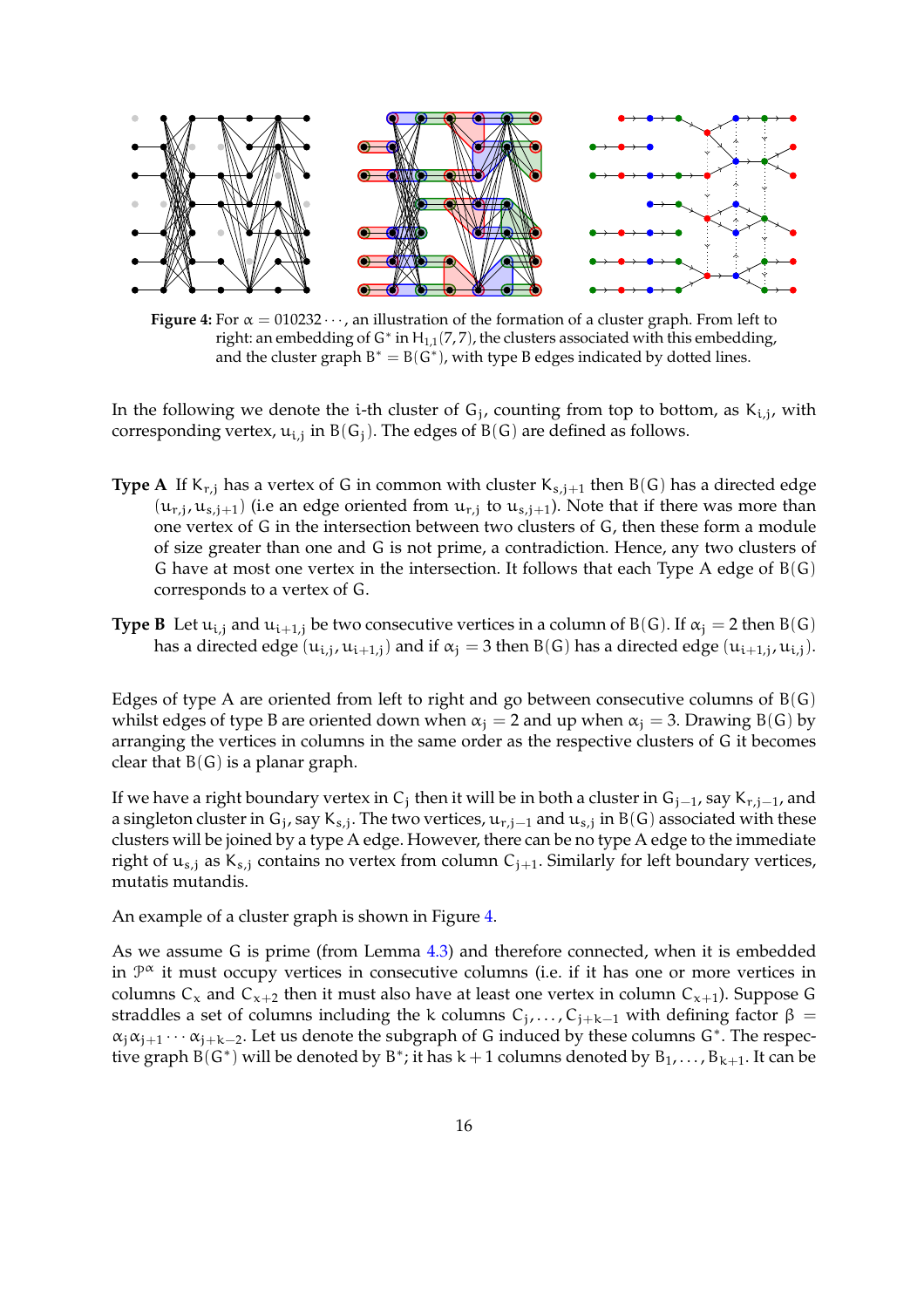seen that if B<sup>\*</sup> has k directed disjoint paths from column  $B_1$  to column  $B_{k+1}$  then  $G^*$  contains the forbidden subgraph  $H^{\alpha}_{1,1}(\mathsf{k},\mathsf{k})$ , although the reverse is not necessarily true.

This leads to the following result:

<span id="page-16-0"></span>**Lemma 4.4.** Let  $C$  be a proper subclass of  $G^{\alpha}$  such that  $C \subseteq Free(H^{\alpha}_{1,j}(k,k)) \subset G^{\alpha}$ . Furthermore, let G *be any graph in* C *with induced subgraph* G<sup>∗</sup> *and associated cluster graph* B <sup>∗</sup> *defined as above. Then*  $B^*$  can have at most  $k-1$  directed paths from column  $B_1$  to column  $B_{k+1}$ .

## <span id="page-16-2"></span>**4.2 Applying Menger's Theorem**

We will be using Menger's Theorem to help us define a partition of the vertices of G on which to apply Lemma [4.1.](#page-13-0) Menger's Theorem is one of the cornerstones of graph theory.

**Theorem 4.5** (Menger, see e.g. Diestel [\[9\]](#page-25-12)). Let G be a directed graph and  $A, B \subseteq V(G)$ . Then the *minimum number* n *of vertices separating* A *from* B *in* G *is equal to the maximum number of disjoint directed*  $A \rightarrow B$  *paths in* G.

<span id="page-16-1"></span>**Corollary 4.6.** If S is a set of  $n$  *vertices forming such a separator, then there exists a partition of*  $V(G) \ S$ *into two sets* X *and* Y *such that there are no edges directed from a vertex in* X *to a vertex in* Y*.*

*Proof.* Let X denote the set of vertices  $V(G) \setminus S$  that can be reached from A by following directed paths, and let Y denote the set of vertices of  $V(G) \setminus S$  from which there starts a directed path that ends in a vertex of B. Now, X and Y are disjoint (by Menger's theorem). If there are any vertices of  $V(G) \setminus S$  that lie in neither X nor Y, we can assign them to either arbitrarily. Now every edge with one endpoint in X and the other in Y must be oriented from Y to X, otherwise we find a directed path from A to B.  $\Box$ 

We can apply this to the cluster graph B<sup>\*</sup> referred to in Lemma [4.4](#page-16-0) with columns B<sub>1</sub> and B<sub>k+1</sub> connected to each other by a set P of at most  $k - 1$  disjoint paths. Denote  $s = |P|$ . The s paths of P cut B ∗ into s + 1 horizontal *stripes*, that is, subgraphs induced by two consecutive paths in P and all the vertices between them  $(s - 1$  such stripes) and 2 further stripes for the subgraphs induced by the top path and all vertices above it, and the bottom path and all vertices below it.

From Menger's Theorem these two columns can be separated from each other by a set S of  $s \le k - 1$  vertices, containing exactly one vertex in each of the paths, such that there are no paths from  $B_1$  to  $B_{k+1}$  that avoid this set S. From Corollary [4.6](#page-16-1) we have a partition of the vertices of B<sup>\*</sup> \ S into two sets  $X_{V(B^*)}$  and  $Y_{V(B^*)}$  such that there are no directed edges from a vertex in  $X_{V(B^*)}$  to a vertex in  $Y_{V(B^*)}$ . As  $B^*$  is planar this means we can draw a curve  $\Omega$ between  $X_{V(B^*)}$  and  $Y_{V(B^*)}$  such that this curve crosses B<sup>\*</sup> at precisely the set S and such that there are no directed edges crossing Ω from  $X_{V(B^*)}$  to  $Y_{V(B^*)}$ . It follows that we can partition the Type A edges of B<sup>\*</sup> into two sets  $X_{E(B^*)}$  and  $Y_{E(B^*)}$  either side of Ω, and as these Type A edges correspond to the vertices of G<sup>\*</sup> then we also have a partition of these vertices into two sets  $X_{V(G^*)}$  and  $Y_{V(G^*)}.$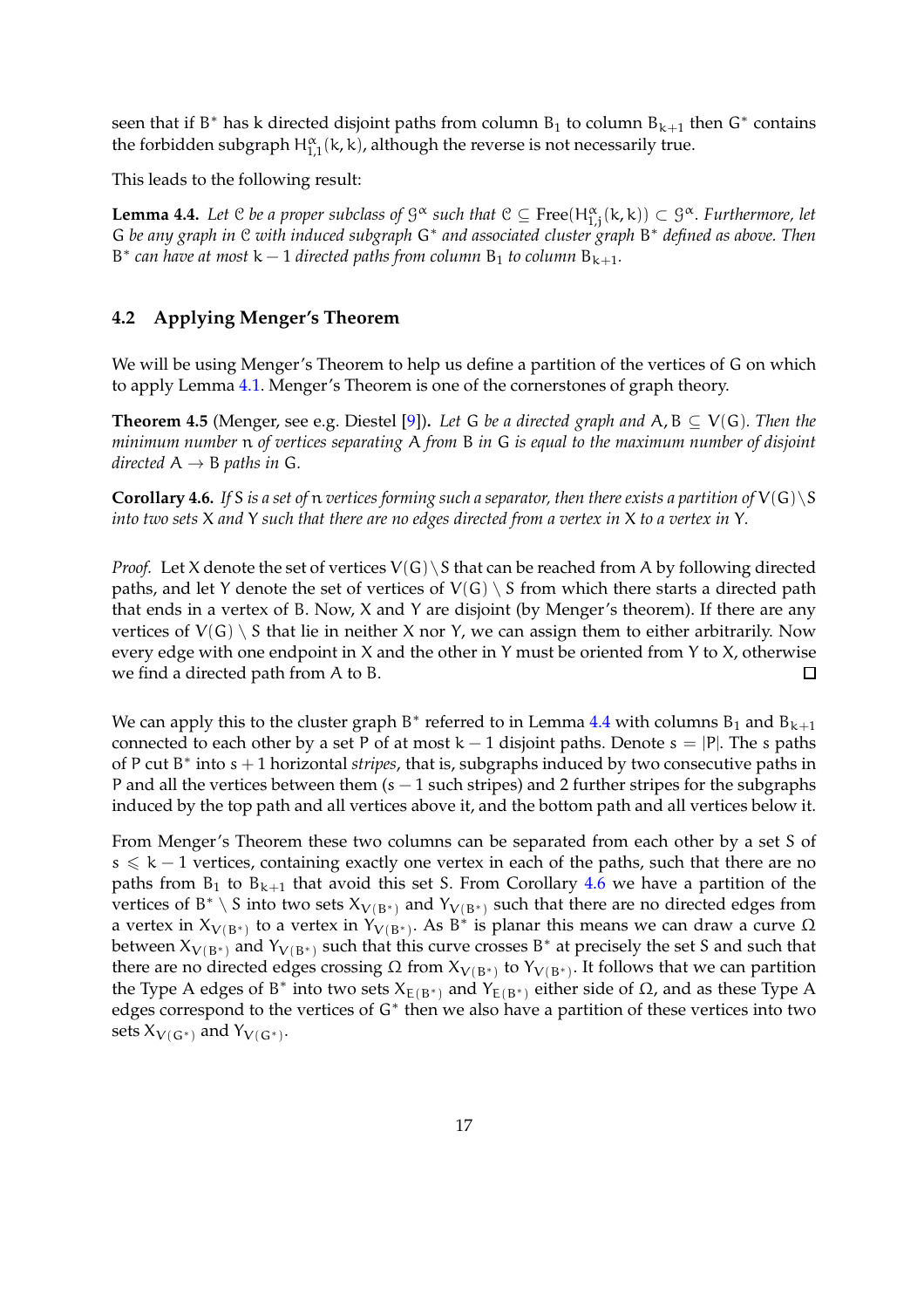#### **4.3 Almost periodic** {0, 1, 2, 3} **graph classes are minimal of unbounded clique-width**

We now come to the key result of Section [4.](#page-12-1)

<span id="page-17-0"></span>**Lemma 4.7.** *Let* α *be an infinite almost periodic word from the alphabet* {0, 1, 2, 3} *which has at least one non-zero letter, and* k *a natural number at least* 2*. Further, let*  $\beta = \alpha_i \alpha_i + 1 \cdots \alpha_{i+k-2}$  *be a* k – 1 *letter factor of* α *such that* β *appears in every factor of* α *of length* L(β)*, so that* H<sup>α</sup> 1,j (k, k) *is a graph in* G <sup>α</sup> *whose edges correspond to the subword* β*. Then any graph* G *in* G <sup>α</sup> *that is* H<sup>α</sup> 1,j (k, k)*-free has clique-width bounded by a constant*  $c(k, \mathcal{L}(\beta))$  *that depends only on* k *and*  $\mathcal{L}(\beta)$ *.* 

*Proof.* Let G be a graph in  $\mathcal{G}^{\alpha}$  that is  $H^{\alpha}_{1,j}(k,k)$ -free. In the following we refer to vertex grid coordinates  $(x, y)$  of an embedding of G in  $\mathcal{P}^{\alpha}$  as described in Section [2.1.](#page-3-0) As before, we assume G is prime (from Lemma [4.3\)](#page-13-1) and therefore connected.

We define a partition  $\{V_1,\ldots,V_n\}$  of the vertices of G as follows. Let  $\frak a$  be the first column of  $\mathcal P^\alpha$ in which a vertex of G is embedded. Denoting the set of vertices of G in a set of consecutive columns as a *bar*, let V<sub>i</sub> be the bar of G in columns  $[a + (i - 1)(\mathcal{L}(\beta) + 1)]$  through to  $[(a - 1) +$  $i(\mathcal{L}(\beta) + 1)].$ 

The corresponding subword for the graph induced by bar  $V_i$  is of length  $\mathcal{L}(\beta)$  so must contain a copy of  $\beta$  by definition. Let this copy of  $\beta$  correspond to columns  $C_y$ , ...,  $C_{y+k-1}$  of  $\mathcal{P}^{\alpha}$ . Following the same notation as Section [4.1](#page-14-0) we define G<sup>∗</sup> as the subgraph of G induced by the columns  $C_y$ , ...,  $C_{y+k-1}$  and B<sup>\*</sup> its respective cluster graph, with columns  $B_1$ ,...,  $B_{k+1}$ . We define P, S, s,  $\Omega$ ,  $X_{E(B^*)}$ ,  $Y_{E(B^*)}$ ,  $X_{V(G^*)}$  and  $Y_{V(G^*)}$  as in Section [4.2.](#page-16-2)

We now show that the partition  $X_{V(G*)}/Y_{V(G*)}$  of the vertices of G<sup>\*</sup> defined in Section [4.2](#page-16-2) gives us a number of equivalence classes,  $\mu_{G^*}(X_{V(G^*)})$  and  $\mu_{G^*}(Y_{V(G^*)})$ , bounded by a function of k. We consider this in 3 cases depending on the alphabet of  $β$ :

**Case 1**  $\beta$  is a subword from the alphabet  $\{0, 1\}$ .

 $A\{0,1\}$  cluster graph  $B(G)$  contains only edges of type A and only horizontal paths. Every cluster is either a horizontal pair of vertices or a boundary vertex. Each row of  $B(G)$ is either a (left to right) directed path or a disjoint union of directed paths. If a row is a disjoint union of paths then the gaps between the paths have either no vertex or a boundary vertex immediately on either side.

It is easy to see that the curve  $\Omega$  must traverse each stripe of B\* by passing through a gap in each row between the paths at the top and bottom of the stripe.

From Section [4.2](#page-16-2) the  $X_{E(B^*)}/Y_{E(B^*)}$  partition of the Type A edges of B<sup>\*</sup> defined by  $\Omega$ gives a corresponding  $\chi_{V(G^*)}/Y_{V(G^*)}$  partition of the vertices of  $G^*$ . We can partition the edges of B<sup>\*</sup> that correspond to vertices of a column C<sub>j</sub> of G<sup>\*</sup>, into at most 2s + 1 subsets  $C_{1,j}, \ldots, C_{2s+1,j}$ , as follows:

- (i) The edges forming the paths of P (s edges/subsets).
- (ii) The remaining edges in each stripe (at most  $s + 1$  subsets).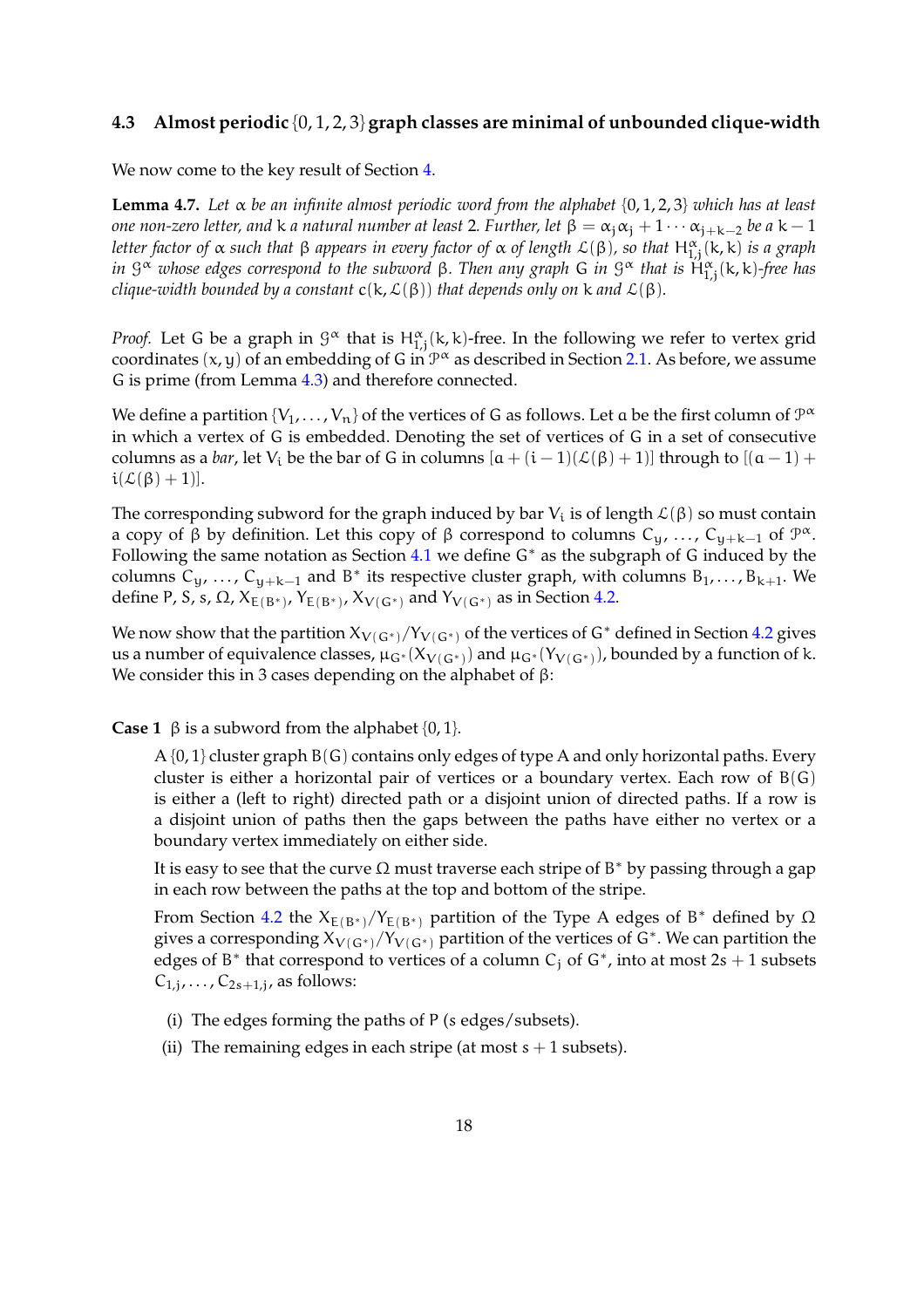We claim that no vertex of  $Y_{V(\mathsf{G}^*)}$  can distinguish the vertices of  $\mathsf{C}_{\textbf{i},\textbf{j}}\cap X_{V(\mathsf{G}^*)}.$  Suppose to the contrary, that a vertex  $y \in Y_{V(G^*)}$  is not adjacent to  $x_1 \in C_{i,j} \cap X_{V(G^*)}$  but is adjacent to  $x_2 \in C_{i,j} \cap X_{V(G^*)}$ . Then  $x_1$  and  $x_2$  cannot be in the same cluster in  $G_j$ , because they are on different rows, but one of them must be in the same cluster as y. But this cluster is then not a boundary cluster as it contains two vertices and hence the cluster must be on a path of P. But  $x_1$  and  $x_2$  are in different clusters in  $G_i$  so cannot both be on the same path of P and so are in different subsets,  $C_{i,j} \cap X_{V(G^*)}$ , a contradiction.

So the maximum number of equivalence classes in  $C_j \cap X_{V(G^*)}$  is 2s +  $1 \leqslant 2k-1$  and hence  $\mu_{G^*}(X_{V(G^*)})$  is at most the number of different  $C_{i,j}$ 's, which is at most k $(2s+1) \leq 2k^2 - k$ . Symmetrically,  $\mu_{G^*}(Y_{V(G^*)}) \leq 2k^2 - k$ .

**Case 2**  $\beta$  is a subword from the alphabet  $\{2, 3\}$ .

Without loss of generality, we may assume that no  $\alpha$ -link  $\mathsf{G}_\mathrm{j}$  , where  $\alpha_\mathrm{j} \in \{2,3\}$ , contains a boundary vertex. For if such vertices exist, they will be positioned at one extreme (top or bottom) of a column. It is then possible to add an additional vertex in the opposite column to turn them into a cluster. Therefore, by adding at most two vertices to each column of G, we can extend it to a graph G′ which has no boundary vertices, contains G as an induced subgraph and is  $H_{1,j}^{\alpha}$  (k + 2, k)-free.

<span id="page-18-0"></span>**Observation 4.8.** *The curve* Ω *traverses each stripe of* B <sup>∗</sup> *monotonically in a horizontal direction, meaning that its x-coordinate changes within a stripe either non-increasingly or non-decreasingly.*

*Proof of Observation.* Suppose for a contradiction that Ω had an unavoidable local maximum within a stripe, we would have a vertex  $\nu$  (to the left of the curve) that causes this maximum x-coordinate. Obviously, v does not belong to  $B_{k+1}$  (since otherwise  $B_{k+1}$  is not separated from  $B_1$ ), and v must have a neighbour to its right within the stripe (since there are no boundary vertices in G). But then the Type A edge connecting  $\nu$  to that neighbour would cross  $Ω$ , which contradicts Corollary [4.6.](#page-16-1)  $\Box$ 

This observation allows us to conclude that whenever  $\Omega$  separates the Type A edges between two columns of B<sup>\*</sup> within a stripe, the result is two intervals, one above  $\Omega$  and one below it.

From Section [4.2](#page-16-2) the  $X_{E(B^*)}/Y_{E(B^*)}$  partition of the Type A edges of B<sup>\*</sup> defined by  $\Omega$  gives a corresponding  $X_{V(G^*)}/Y_{V(G^*)}$  partition of the vertices of  $G^*$ . We can partition the Type A edges of B<sup>\*</sup> that correspond to vertices of a column C<sub>j</sub> of G<sup>\*</sup>, into at most  $4s+1 \leq 4k-3$ subsets  $C_{1,j}, \ldots, C_{4s+1,j}$ , as follow:

- (i) The Type A edges intersecting the paths of P (s edges/subsets).
- (ii) For each such edge e, the Type A edges that have a common vertex with e, at most 2 subsets in each stripe (up to 2s subsets).
- (iii) The remaining Type A edges in each stripe (at most  $s + 1$  subsets).

From Observation [4.8](#page-18-0) the vertices of each  $C_{i,j}$  form an interval, i.e., they are consecutive in C<sub>j</sub>. We claim that no vertex of Y<sub>V(G\*)</sub> can distinguish the vertices of C<sub>i,j</sub> ∩ X<sub>V(G\*)</sub>. Suppose to the contrary, that a vertex  $y\in Y_{V(G^*)}$  is not adjacent to  $x_1\in C_{\textbf{i},j}\cap X_{V(G^*)}$  but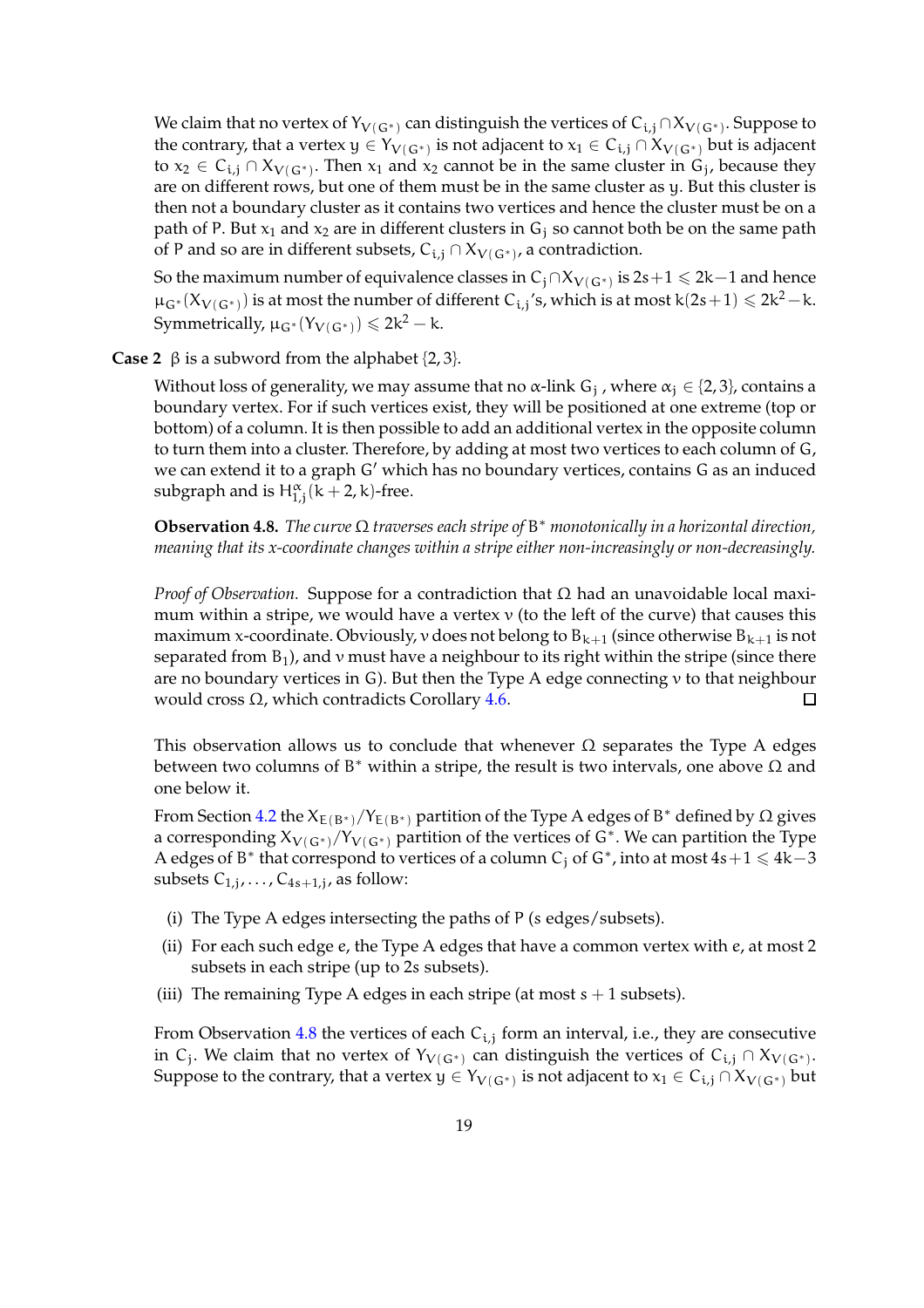is adjacent to  $x_2\in C_{\textbf{i},j}\cap X_{V(\textbf{G}^*)}.$  Without loss of generality we assume that  $\alpha_\textbf{j}=$  2, as the case  $\alpha_i = 3$  follows by symmetry.

The vertices  $x_1$  and  $x_2$  cannot be in the same cluster in  $G_i$  because they are distinguished by y. Furthermore, as  $\alpha_i = 2$  then y must be in column  $C_{i+1}$  on a row above that of  $x_1$ but below or level with the row of  $x_2$ . We can assume that y is in the same G<sub>j</sub> cluster as  $x_2$ because if it is not, then it must be in a cluster positioned between the cluster containing  $x_2$  and the cluster containing  $x_1$ . As  $C_{i,j}$  is an interval, this cluster must include some other vertex  $x_3 \in C_{i,j} \cap X_{V(G^*)}$ , and we can proceed using  $x_3$  instead of  $x_2$ . Let the cluster of  $G_j$  including y and  $x_2$  be denoted  $K_{r,j}$ .

Let  $\mathfrak{u}_{r,j}$  denote the vertex of B<sup>\*</sup> corresponding to K<sub>r,j</sub>. Also, let  $e_{x_1},e_{x_2},e_{y}$  be the edges of B<sup>\*</sup> corresponding to vertices  $x_1$ ,  $x_2$ , and y respectively. Since  $e_{x_2}$  and  $e_y$  are incident to  $u_{r,j}$ but separated by Ω, vertex  $\mathfrak{u}_{\mathsf{r},\mathsf{j}}$  lies on Ω and hence belongs to the separator S. Therefore,  $\mathfrak{u}_{\rm r,j}$  belongs to a path from P. But then  $\mathcal{C}_{\rm i,j}$  is of the second type and therefore  $e_{\mathsf{x}_1}$  must also be incident to  $u_{r,j}$ . This contradicts the fact that  $x_1$  does not belong to  $K_{r,j}$ . This contradiction shows that any two vertices of  $C_{i,j} \cap X_{V(G^*)}$  have the same neighbourhood in Y.

So  $\mu_{G^*}(X_{V(G^*)})$  is at most the number of different C<sub>i,j</sub>s, which is at most k(4s + 1)  $\leq$ 4k<sup>2</sup> — 3k. Symmetrically,  $\mu_{G^*}(Y_{V(G^*)}) \leq 4k^2 - 3k$ .

**Case 3**  $\beta$  is a subword from the alphabet  $\{0, 1, 2, 3\}$ .

Each column  $B_i$  of cluster graph  $B^*$  is associated with a letter of  $\beta$ . We can divide  $B^*$ into alternating {0, 1} bars and {2, 3} bars (reminder, a bar is a set of consecutive columns). Suppose we label these bars  $D_1, D_2, \ldots, D_m$  of lengths  $k_1, k_2, \ldots, k_m$  so that  $k_1 + k_2 + \cdots +$  ${\rm k_m=k-1}.$  Without loss of generality, we will say that if  ${\rm i}$  is odd,  ${\rm D_i}$  is a {0, 1} bar and if i is even  $D_i$  is a  $\{2, 3\}$  bar.

Define the partition curve  $\Omega$  as before. If  $\Omega$  stays in only one {0, 1} or {2, 3} bar then we can revert to Case 1 or Case 2. If  $\Omega$  straddles several {0, 1} and {2, 3} bars we can argue as follows.

It can be observed that, within each stripe,  $\Omega$  can only pass at most once through each bar in B ∗ . For if it passed twice through a column in a {2, 3} bar, in a given stripe, with at least one vertex between the two sections of  $\Omega$  then there must be a Type B edge passing from  $X_{V(B^*)}$  to  $Y_{V(B^*)}$  which contradicts Corollary  $4.6$  of Menger's Theorem.

Also, for the same reasons given in Case 2, within each stripe, the line  $\Omega$  must pass across {2, 3} bars monotonically in a left/right x-coordinate sense.

Using the same arguments as used in the  $\{0, 1\}$  and  $\{2, 3\}$  proofs we can partition the vertices of G<sup>\*</sup> into sets  $X_{V(G^*)}$  and  $Y_{V(G^*)}$  such that the maximum number of different equivalence classes for a column  $X_{V(G^*)} \cap C_j$  is  $(2k-1) \leq (4k-3)$  for a  $\{0,1\}$  column and (4k − 3) for a {2, 3} column. So for k  $\geq 2$  we have  $\mu_{G^*}(X_{V(G^*)}) \leq 4k^2 - 3k$ . Symmetrically,  $\mu_{G^*}(Y_{V(G^*)}) \leq 4k^2 - 3k$ .

Using this  $X_{V(G^*)}/Y_{V(G^*)}$  partition of the vertices of G<sup>\*</sup> we can create a partition of V<sub>i</sub>. All vertices in  $V_i$  in columns to the left of G<sup>∗</sup> are added to the vertices of  $X_{V(G*)}$  and all the vertices in  $V_i$  in columns to the right of G<sup>∗</sup> are added to the vertices of  $Y_{V(G^*)}$  to produce a partition of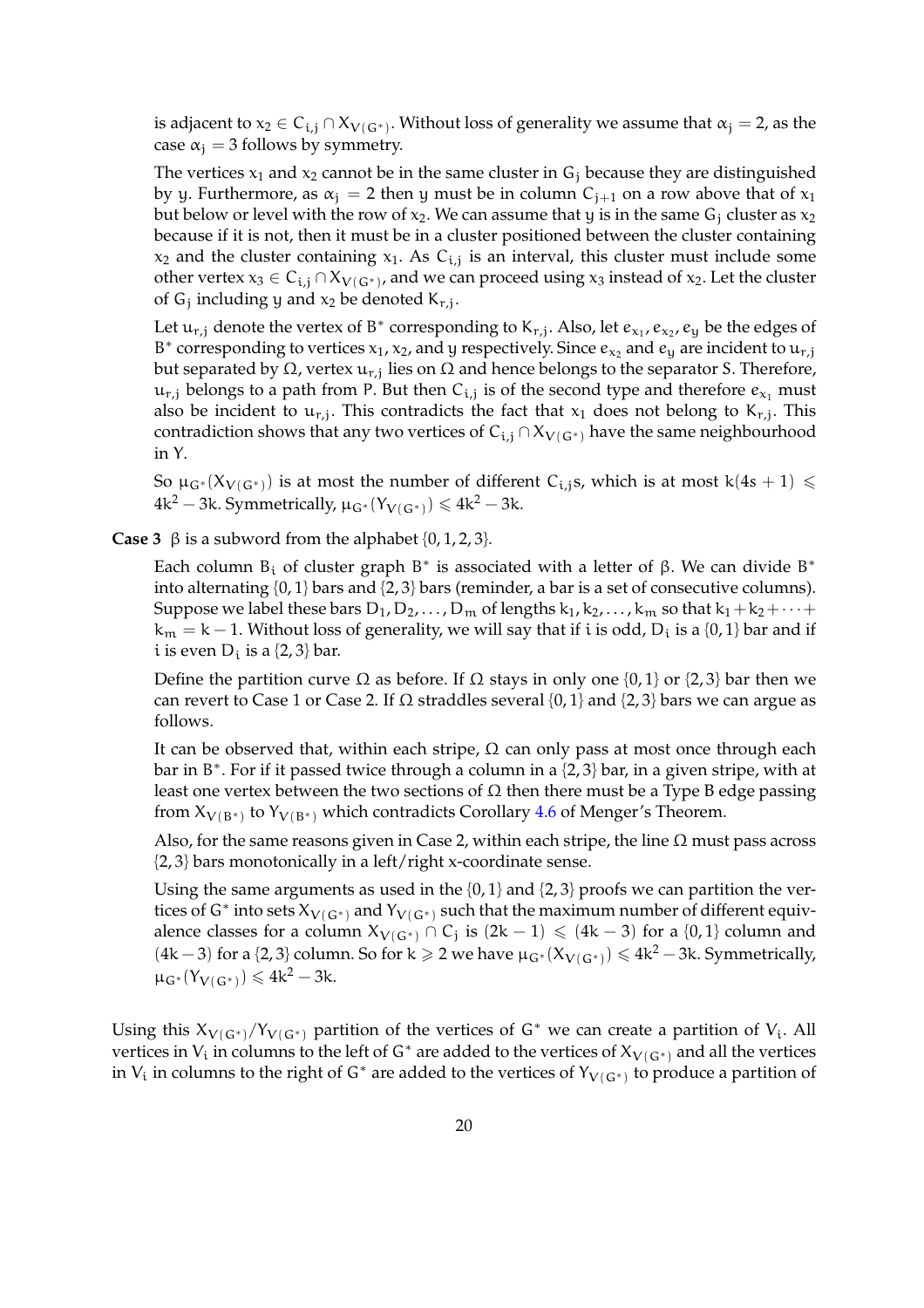bar  $V_i$  into two parts  $X_i$  and  $Y_i$ . Let  $U_i = Y_{i-1} \cup X_i$ . Each G[U<sub>i</sub>] has at most  $2(\mathcal{L}(\beta)+1)$  columns. The subsets  $U_1, \ldots, U_n$  form a partition of the vertices of G, such that for every i:

- (a) using Corollary [4.2](#page-13-2) the clique-width of G[U<sub>i</sub>] is at most  $6(2\mathcal{L}(\beta) + 2) + 3 = 12\mathcal{L}(\beta) + 15$ , and
- (b)  $\mu(U_i) \leq 2(4k^2 3k)$  and  $\mu(U_1 \cup \dots \cup U_i) \leq 2(4k^2 3k)$ .

Thus from Lemma [4.1](#page-13-0) the clique-width of G is at most  $(12\mathcal{L}(\beta) + 15)(8k^2 - 6k)$ .

Hence the clique-width of G is bounded by a constant that depends only on k and  $\mathcal{L}(\beta)$ .  $\Box$ 

<span id="page-20-0"></span>**Theorem 4.9.** *Let* α *be an infinite almost periodic word over the alphabet* {0, 1, 2, 3} *containing at least* one non-zero letter. Then the class  $\mathcal{G}^{\boldsymbol{\alpha}}$  is a minimal hereditary class of graphs of unbounded clique-width.

*Proof.* If  $C$  is a proper hereditary subclass of  $G^{\alpha}$  then there must exist a non-trivial finite forbidden graph F that is in  $\mathcal{G}^{\alpha}$  but not in  $\mathcal{C}$ . But F must be an induced subgraph of some  $H^{\alpha}_{1,j}(k,k)$ so  $\mathcal{C} \subseteq \text{Free}(H^{\alpha}_{1,j}(k,k)$  and Lemma [4.7](#page-17-0) gives us a bound on the clique-width. Hence,  $\hat{\mathcal{G}}^{\alpha}$  is a minimal hereditary class of graphs of unbounded clique-width.  $\Box$ 

#### **4.4 Uncountably many minimal graph classes with unbounded clique-width**

We now proceed to show that there is an uncountably infinite number of such graph classes. To do this we will use the class of almost periodic sequences known as *Sturmian*. One definition of a Sturmian sequence is a binary sequence that has *complexity*  $p_{\alpha}(n) = n + 1$ , where the complexity function  $p_{\alpha}(n)$  is the number of different factors of length n in  $\alpha$  [\[10\]](#page-25-13).

An alternative characterisation of Sturmian sequences is as rotation sequences defined by an irrational number, and hence it follows that the number of such sequences is uncountably infinite. We say that two sequences are *locally isomorphic* if they have the same factors. If two Sturmian sequences are locally isomorphic this means they have the same  $n + 1$  factors of length n out of a possible  $2^n$  such factors [\[18\]](#page-26-2). Hence the set of Sturmian sequences with a particular set of factors is countable in number and so it follows there is an uncountable number of such sets with different factors.

We denote  $rev(β)$  as the sequence  $β$  in reverse order (mirror image).

<span id="page-20-1"></span>**Lemma 4.10.** *Let* α *be an infinite binary word and*  $β$  *a finite binary word of length*  $k - 1$  ( $k ≥ 2$ ) *with at least one* 1*. Further, let*  $F_\beta$  *be the graph*  $H_{1,1}^\beta(3,k)$ *.* 

*Then* F<sup>β</sup> *can be embedded in* P <sup>α</sup> *if and only if* β *or rev(*β*) is a factor of* α*.*

*Furthermore, if*  $k \ge 3$ , such embedding is only possible in 3 *rows and* k consecutive columns  $s, \ldots, s +$  $k-1$  *when*  $\beta$  (*or rev*( $\beta$ )) =  $\alpha_s \cdots \alpha_{s+k-1}$ *.*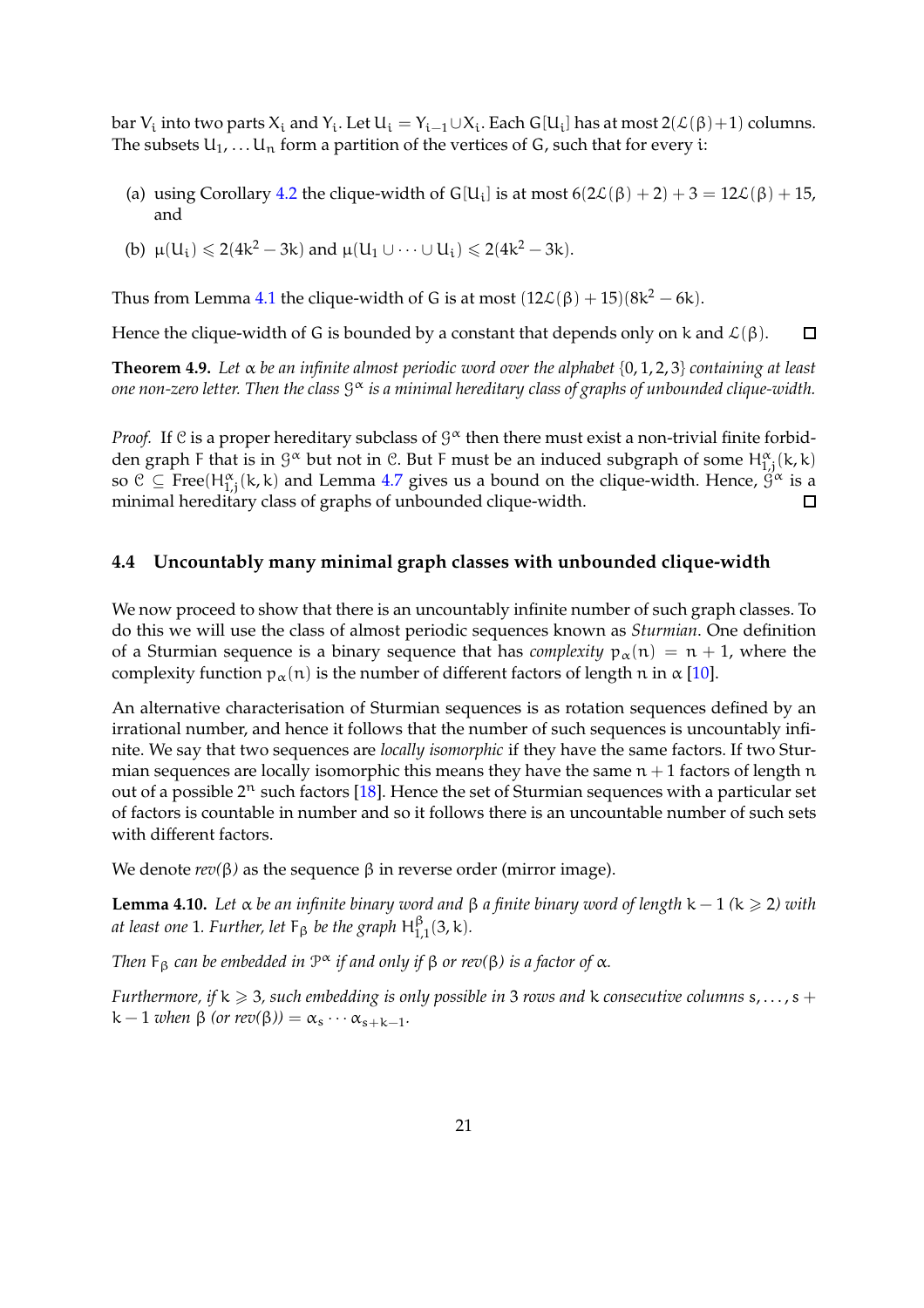*Proof.* Clearly, by its definition,  $F_\beta$  can be embedded in  $\mathcal{P}^\alpha$  in the way described if  $\beta$  (or rev( $\beta$ )) is a factor of α. [To avoid much repetition in what follows we will just refer to β to mean β or rev(β).] We prove that F<sub>β</sub> can only be embedded in  $\mathcal{P}^{\alpha}$  in the way described, and only if β is a factor of  $\alpha$ , by induction on k.

Firstly, if k = 2 then  $\beta = 1$  and  $F_{\beta} = C_6$ , the cycle on 6 vertices. It is trivial to see that this can be embedded in  $\mathcal{P}^{\alpha}$  only if there is at least one 1 in  $\alpha$ . In fact,  $C_6$  can be embedded in two ways. Firstly, (Method 1) in the way described in the Lemma, with 6 vertices from 3 rows and 2 consecutive columns, or secondly, (Method 2) over 4 consecutive columns with 1 vertex from the first and last column and 2 from each of the middle columns.

If k = 3 then β must be 10, 01 or 11.  $F_\beta$  still includes an induced subgraph C<sub>6</sub>, but now the addition of 3 more vertices and corresponding edges means we can no longer use Method 2. Hence, F<sub>β</sub> can only be embedded in  $\mathcal{P}^{\boldsymbol{\alpha}}$  in the way described in the Lemma (Method 1) .

Next using the strong induction hypothesis, we assume that the Lemma is true for all words of length less than k – 1. Thus if β contains a factor that is not a factor of  $\alpha$  then  $F_\beta$  cannot embed in  $\mathcal{P}^{\alpha}$ .

If  $F_\beta$  does embed in  $\mathcal{P}^\alpha$  then, if  $\beta^-$  is the word  $\beta$  without its last letter, we must have  $\beta^-$  a factor of  $\alpha$  where F<sub>β</sub>− can only embed in  $\mathcal{P}^{\alpha}$  by Method 1. Now it is straightforward to see that this cannot be extended to  $F_\beta$  if the next letter is not the same as the last letter of β, and that if it is the same, it can only be done by Method 1.  $\Box$ 

<span id="page-21-0"></span>**Theorem 4.11.** *There exists an uncountably infinite number of minimal hereditary classes of graphs of unbounded clique-width.*

*Proof.* There exists an uncountably infinite number of Sturmian binary sequences that are not locally isomorphic. Suppose we have Sturmian words  $\alpha_1$  and  $\alpha_2$  that have unique factors  $\beta_1$ and  $\beta_2$  respectively. Then using Lemma [4.10,](#page-20-1) the class  $\mathcal{G}^{\alpha_1}$  does not contain the graph  $F_{\beta_2}$  and the class  $\mathcal{G}^{\alpha_2}$  does not contain the graph  $F_{\beta_1}$ . So  $\mathcal{G}^{\alpha_1}$  and  $\mathcal{G}^{\alpha_2}$  are different graph classes. It follows from Theorem [4.9](#page-20-0) each one defines a different minimal hereditary class of graphs of unbounded clique-width.  $\Box$ 

## <span id="page-21-1"></span>**5 Recurrent but not almost periodic words**

We have seen that (with the exception of the all-zeros word) every almost periodic word  $\alpha$ over  $\{0, 1, 2, 3\}$  defines a minimal hereditary class  $\mathcal{G}^{\alpha}$  of unbounded clique width. At the other extreme, if  $\alpha$  is a word over {0, 1, 2, 3} that contains a factor  $\beta = \alpha_i \alpha_{i+1} \cdots \alpha_{i+k-2}$  that either does not repeat, or repeats only a finite number of times, then  $\mathcal{G}^{\alpha}$  cannot be a minimal class of unbounded clique-width, as forbidding the induced subgraph  $H^{\alpha}_{1,j}(\mathsf{k},\mathsf{k})$  would leave a proper subclass that by Theorem [3.10](#page-12-0) still has unbounded clique-width.

Thus, to complete the delineation between minimality and non-minimality (with respect to having unbounded clique-width) of the classes  $\mathcal{G}^{\alpha}$ , it remains to consider words  $\alpha$  that are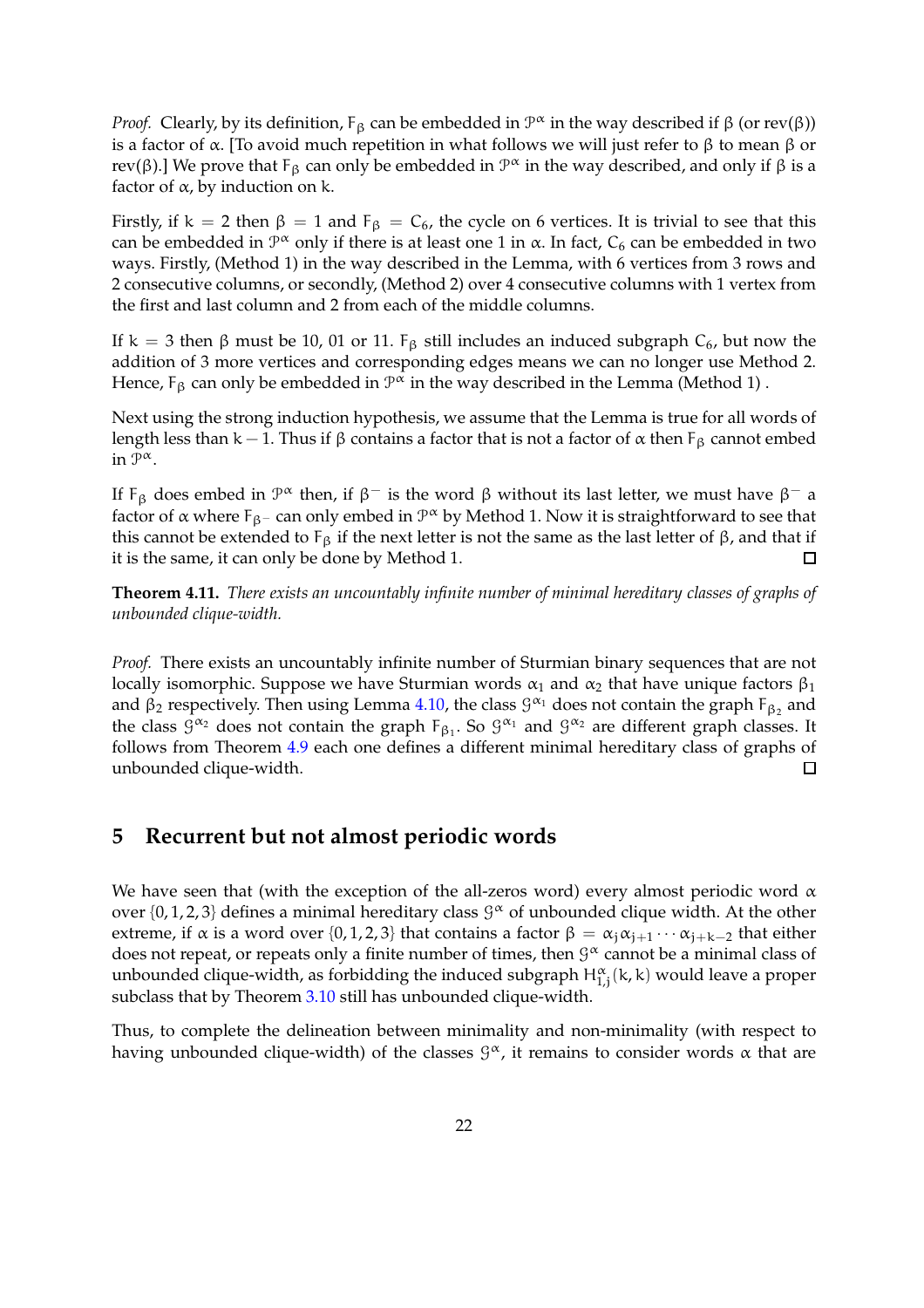recurrent but not almost periodic, i.e. words in which each factor occurs infinitely many times, but where the gap between consecutive occurrences of a factor may be arbitrarily large.

Fix a recurrent but not almost periodic word  $\alpha$  over {0, 1, 2, 3}. Since  $\alpha$  is recurrent, any factor β of  $\alpha$  must occur an infinite number of times, and we will call the factors between any consecutive pair of occurrences of β the β*-gap factors*. Since α is not almost periodic, there exists a factor β of length k−1, say, such that the β-gap factors can be arbitrarily long. Denote the sequence of  $β$ -gap factors by γ<sub>1</sub>, γ<sub>2</sub>,... If, amongst these gap factors, we find that for any integer m there exists some (indeed, infinitely many)  $\gamma_i$  which has at least m letters that are not 0, then by the analysis in Section [3](#page-6-0) there exist graphs whose clique-width grows as a function of m. Thus, the proper subclass  $C = \text{Free}(H^{\alpha}_{1,j}(k,k)) \cap \mathcal{G}^{\alpha}$  (where j denotes the start of the first occurrence of β in  $\alpha$ ) contains graphs of arbitrarily large clique-width, and thus  $\mathcal{G}^{\alpha}$  is not minimal.

Now let Γ denote the collection of all recurrent words  $\alpha$  over {0, 1, 2, 3} other than the all-zeros word, with the property that for any factor β of  $\alpha$ , the weight of every β-gap factor is bounded. We now show that it is precisely the words in Γ that define minimal classes of unbounded clique-width.

<span id="page-22-0"></span>**Theorem 5.1.** *Let* γ *be an infinite sequence over* {0, 1, 2, 3} *other than the all-zero sequence. Then* G <sup>γ</sup> *is a minimal hereditary graph class of unbounded clique-width if and only if*  $\gamma \in \Gamma$ *.* 

*Proof.* If  $\mathcal{G}^{\gamma}$  is a minimal hereditary graph class of unbounded clique-width, and  $\gamma$  is not almost periodic, then from the preamble to Section [5](#page-21-1) we have already demonstrated that  $γ ∈ Γ$ .

To prove the converse, suppose  $\gamma \in \Gamma$ . In the case that  $\gamma$  is almost periodic, we may appeal directly to Lemma [4.7.](#page-17-0) For this more general setting, we may proceed in an almost identical manner.

If C is a proper hereditary subclass of  $\mathcal{G}^{\gamma}$  then there must exist a non-trivial finite forbidden graph F that is in  $\mathcal{G}^{\gamma}$  but not in  $\mathcal{C}$ . In turn, this graph F must be an induced subgraph of some  $\check{H}_1^{\gamma}$  $\prod_{1,j}^{\gamma} (k,k)$  for some  $k \in \mathbb{N}$ . Any graph G in C must be Free $(H_{1,j}^{\alpha}(k,k))$  for the fixed value of  $k \geqslant 2$ .

As before, let  $\beta = \gamma_j \gamma_{j+1} \cdots \gamma_{j+k-2}$  and  $G^*$  denote the subgraph of G induced by the columns  $C_j \ldots C_{j+k-1}$  . We can use the same cluster graph arguments to show that there is a partition  $X_{V_G}/Y_{V_G}$  of the vertices of G<sup>\*</sup> such that  $\mu_{G^*}(X_{V_G}) \le 4k^2 - 3k$ . Symmetrically,  $\mu_{G^*}(Y_{V_G}) \le$  $4k^2 - 3$ .

We know that the factor  $\beta$  appears an infinite number of times in  $\gamma$  and that the weight of the string between each copy of β is bounded by a constant, say,  $W(β)$ .

Suppose the i-th copy of  $\beta$  in  $\gamma$  generates the subgraph G<sub>t</sub><sup>\*</sup> of G, with corresponding partition  $X_i/Y_i$ , then we define  $U_i$  as the subgraph induced by the vertices of  $Y_{i-1}$ ,  $X_i$  and all the vertices of G in columns between these two sets.

This gives us a partition of G such that for every i:

- (a) by using Corollary [4.2](#page-13-2) the clique-width of  $G(U_i)$  is at most  $6(2k + W(\beta)) + 3$ , and
- (b)  $\mu(U_i) \le (8k^2 6k)$  and  $\mu(U_1 \cup \dots \cup U_i) \le (8k^2 6k)$ ,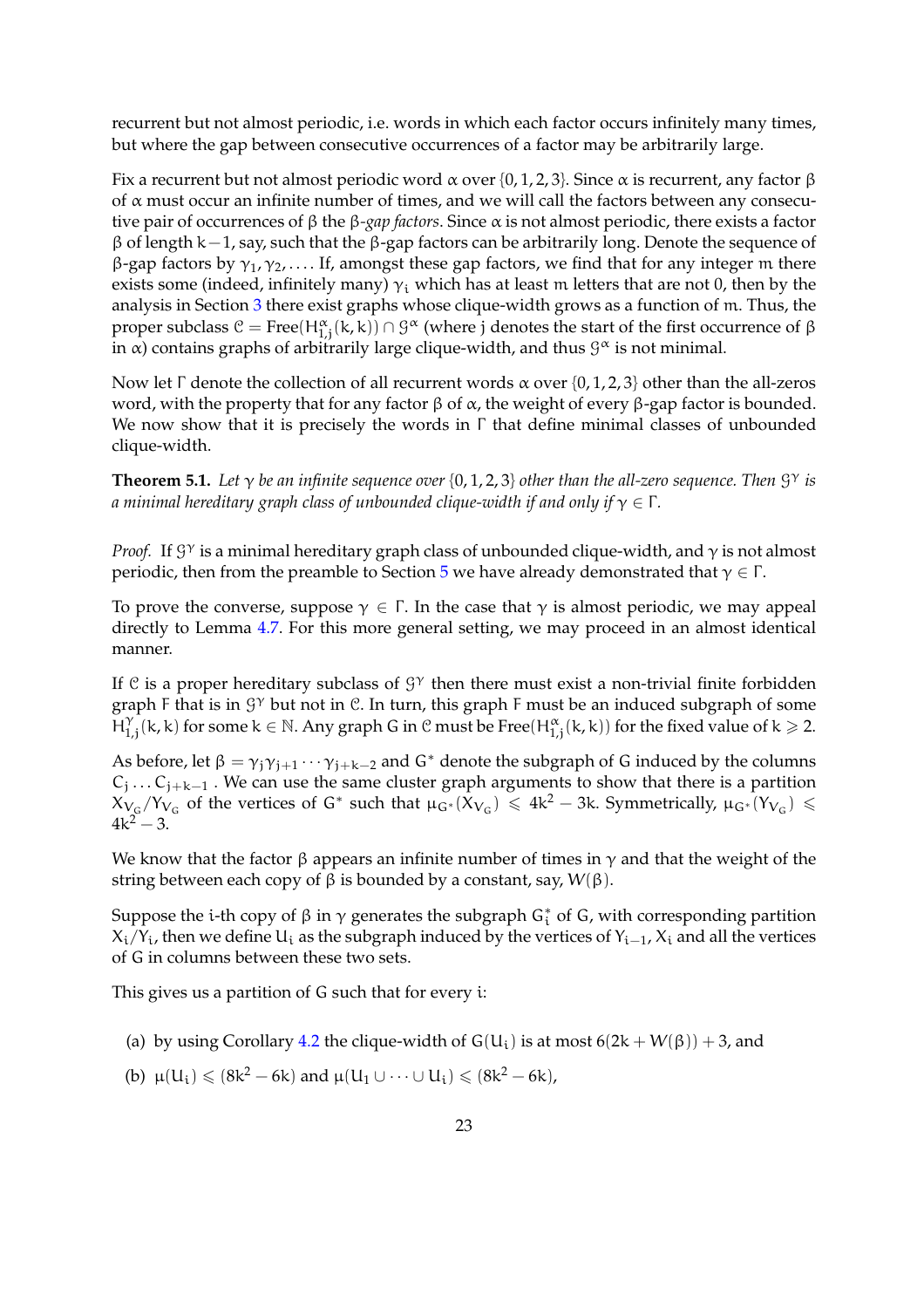So from Lemma [4.1](#page-13-0) the clique-width of G is at most  $(6(2k + W(\beta)) + 3) \times (8k^2 - 6k)$ .

But we know that k and  $W(\beta)$  are fixed dependent on the forbidden graph F and hence the graph class  $C$  has bounded clique-width. Thus  $G<sup>\gamma</sup>$  is a minimal hereditary graph class of unbounded clique-width.  $\Box$ 

While Γ includes every periodic and almost periodic word over {0, 1, 2, 3}, it does also contain other (recurrent) words. One simple way to generate such sequences is by substitution. We use [\[10\]](#page-25-13) as our reference work on substitutions. For example, consider the infinite binary word ψ generated by an iterative substitution σ, beginning with 1 such that  $\sigma(1) = 1010$  and  $\sigma(0) = 0$ .

If we denote  $\sigma^n(1)$  as the n-th iteration beginning with  $\sigma^0(1)=1$  then

 $\sigma^{n}(1) = \sigma^{n-1}(\sigma(1)) = \sigma^{n-1}(1) 0 \sigma^{n-1}(1) 0.$ 

The first four iterates, and the start of  $\psi$ , are as follows.

 $σ<sup>1</sup>(1) = 1010$  $\sigma^2(1) = 1010010100$  $\sigma^3(1) = 1010010100010100101000$ σ 4 (1) = 1010010100010100101000 0 1010010100010100101000 0 ψ = 1010010100010100101000010100101000101001010000010100101000 . . .

The word  $\psi$  has the following characteristics.

- (i) The number of ones doubles with each iteration and therefore  $\psi$  contains an infinite number of ones.
- (ii)  $\psi$  is a fixed point of  $\sigma$  (i.e.  $\sigma(\psi) = \psi$ ).
- (iii) By construction  $\psi$  is recurrent but is not almost periodic, because it contains arbitrarily long strings of zeros.

The following lemma shows that  $\psi \in \Gamma$ , and therefore provides us with the promised counterexample to the conjecture of Collins et al [\[3\]](#page-25-5).

<span id="page-23-0"></span>**Lemma 5.2.** *For any factor*  $\beta$  *of the word*  $\psi$ *, the weight of the*  $\beta$ *-gap factors is bounded, and thus*  $\psi \in \Gamma$ *.* 

*Proof.* Suppose the longest subfactor of contiguous zeros in  $\beta$  is  $0^k$ . It can be observed that  $σ<sup>n</sup>(1)$  ends with the factor 0<sup>n</sup>. Hence β must have appeared by the  $(k+1)$ -th iteration,  $σ<sup>k+1</sup>(1)$ or it is not a factor of  $\psi$ . Since  $|\sigma^{k+1}(1)|_1 = 2^{k+1}$ , we have this as a bound on the weight between any consecutive occurrences. П

We can extend this idea to construct other recurrent but not almost periodic infinite binary sequences in Γ. Indeed, any iterative substitution  $\sigma_{\gamma}$  where  $\sigma_{\gamma}(1) = \delta$  and  $\sigma_{\gamma}(0) = 0$  such that δ is a finite binary word whose first letter is 1, last letter is 0, and with  $|\delta|_1 \ge 2$  will define a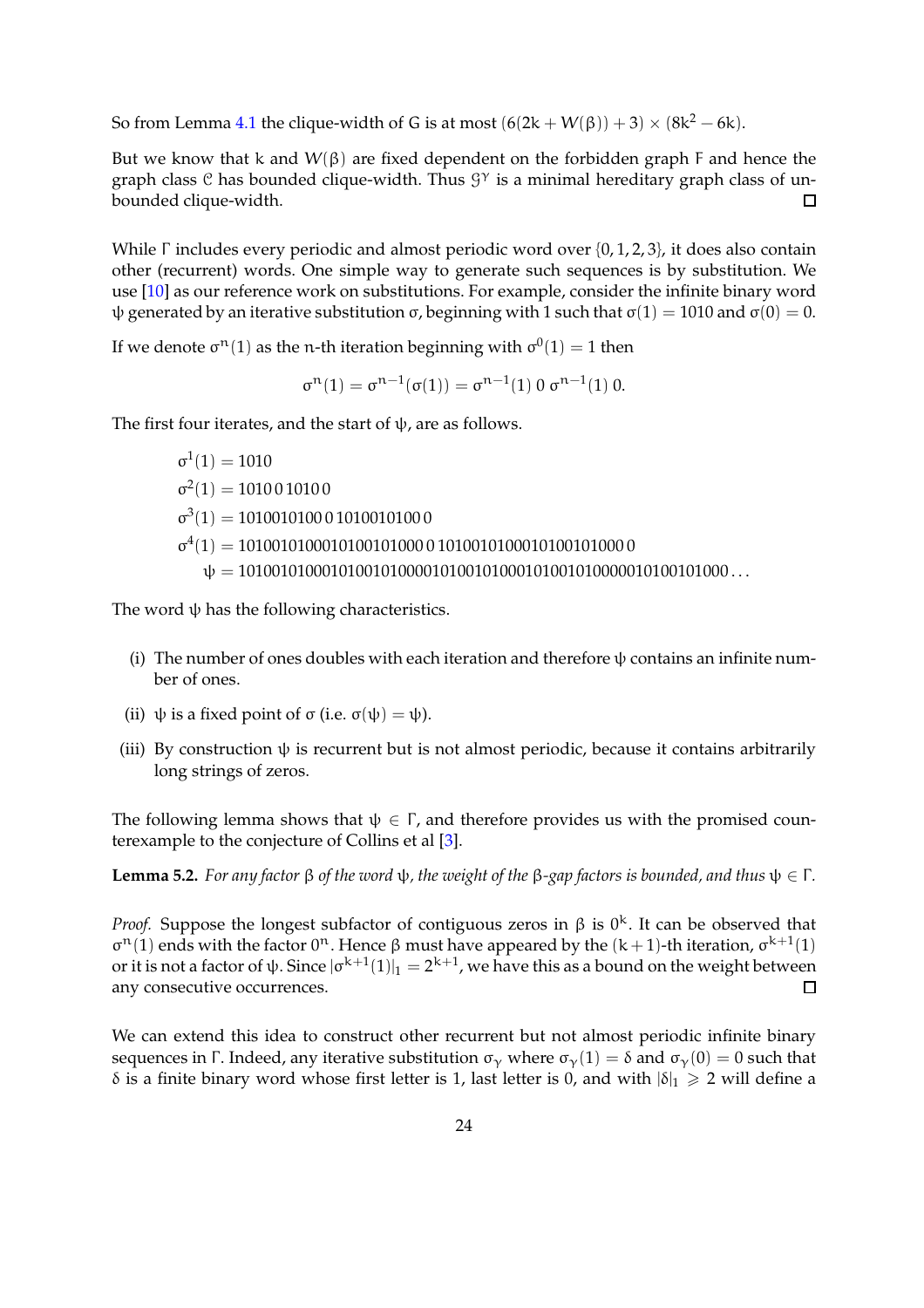sequence γ. Now  $|\sigma_V^n(1)|_1 = |\delta|_1^n$  and it follows using Lemma [5.2](#page-23-0) that the weight of the set of β-gap factors for every factor  $\beta$  is bounded, and hence  $\gamma \in \Gamma$ .

Finally, notice that  $\Gamma$  does not comprise all recurrent binary sequences. Indeed, for any  $\gamma \in \Gamma$ that is recurrent but not almost periodic, then the sequence  $\overline{\gamma}$ , formed as the complement of  $\gamma$ (i.e. inverting the 1s and 0s), is a recurrent sequence that does not lie in  $\Gamma$ , and so  $\mathcal{G}^{\overline{\gamma}}$  is not a minimal hereditary graph class of unbounded clique-width.

## **6 Concluding remarks**

**Linear clique-width** The *linear clique-width* of a graph G is defined as the minimum number of labels needed to construct G by means of the operations allowed for standard clique-width, except for the disjoint union operation. Our minimality of unbounded clique-width arguments rest on constructing partitions that satisfy the conditions in Lemma [4.1.](#page-13-0) In fact, there exists a 'linear' analogue of this, see [\[3,](#page-25-5) Lemma 3], and it is likely that this may be used in conjunction with our arguments above to show that  $G^{\alpha}$  for any  $\alpha \in \Gamma$  is also minimal of unbounded linear clique-width.

**Towards a characterisation of clique width for bipartite graphs** While the ultimate goal of characterising which hereditary graph classes have unbounded clique-width remains somewhat remote, a nearer goal is the restriction of this characterisation to cover classes of *bipartite* graphs.

The identification of the collection of words Γ represents a key step towards a fuller classification: even though we now have uncountably many minimal classes, the collection Γ is relatively easily stated, and gives us the precise delineation between minimal and non-minimal for the classes under consideration.

To extend our work to cover all bipartite graphs still faces a number of hurdles. First, there exist minimal classes of bipartite graphs that are not of the form  $\mathcal{G}^{\alpha}$  for any  $\alpha \in \Gamma$  (for example, the bichain graphs of Atminas, Brignall, Lozin and Stacho [\[1\]](#page-25-14)), so the current four-letter alphabet {0, 1, 2, 3} is certainly not complete. Second, even with a more complete construction of classes, one must prove that such a list is complete, taking into account the pernicious issue of the class of square grids (which is bipartite and has unbounded clique-width yet contains no minimal class).

**Acknowledgements** We are grateful to Reem Yassawi for helpful discussions concerning recurrent and almost periodic sequences.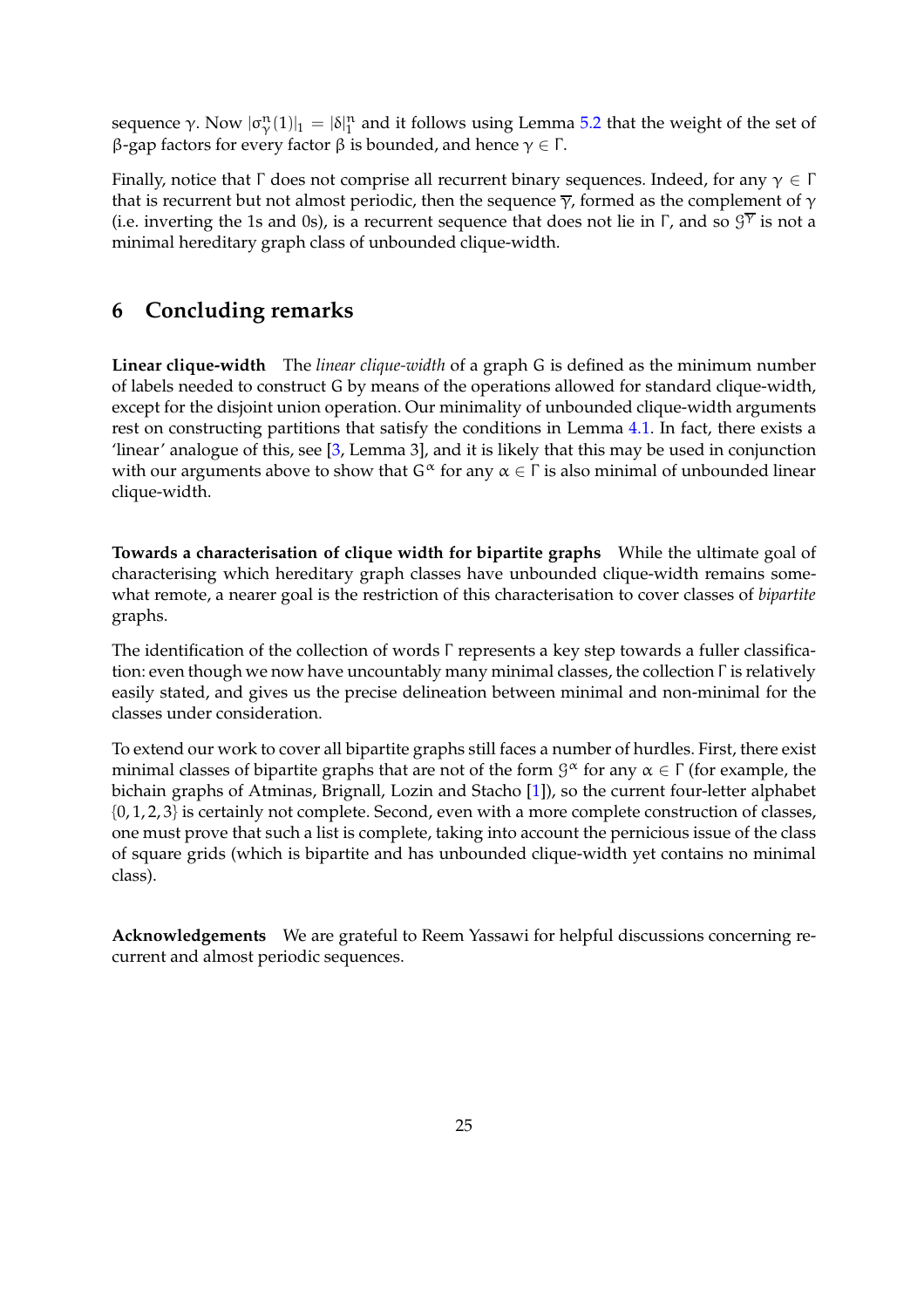## <span id="page-25-14"></span>**References**

- [1] A. Atminas, R. Brignall, V. Lozin, and J. Stacho. Minimal classes of graphs of unbounded clique-width defined by finitely many forbidden induced subgraphs. *Discrete Applied Mathematics*, 295:57–69, 2021.
- <span id="page-25-10"></span><span id="page-25-5"></span>[2] A. Brandstädt and V. V. Lozin. On the linear structure and clique-width of bipartite permutation graphs. *Ars Combin.*, 67:273–281, 2003.
- [3] A. Collins, J. Foniok, N. Korpelainen, V. Lozin, and V. Zamaraev. Infinitely many minimal classes of graphs of unbounded clique-width. *Discrete Appl. Math.*, 248:145–152, 2018.
- <span id="page-25-1"></span>[4] B. Courcelle, J. A. Makowsky, and U. Rotics. Linear time solvable optimization problems on graphs of bounded clique-width. *Theory Comput. Syst.*, 33(2):125–150, 2000.
- <span id="page-25-0"></span>[5] Bruno Courcelle. The monadic second-order logic of graphs. I. Recognizable sets of finite graphs. *Inform. and Comput.*, 85(1):12–75, 1990.
- <span id="page-25-7"></span>[6] Bruno Courcelle, Joost Engelfriet, and Grzegorz Rozenberg. Handle-rewriting hypergraph grammars. *J. Comput. System Sci.*, 46(2):218–270, 1993.
- <span id="page-25-11"></span>[7] Bruno Courcelle and Stephan Olariu. Upper bounds to the clique width of graphs. *Discrete Appl. Math.*, 101(1-3):77–114, 2000.
- <span id="page-25-4"></span>[8] Konrad K. Dabrowski, Matthew Johnson, and Daniël Paulusma. Clique-width for hereditary graph classes. In *Surveys in combinatorics 2019*, volume 456 of *London Math. Soc. Lecture Note Ser.*, pages 1–56. Cambridge Univ. Press, Cambridge, 2019.
- <span id="page-25-12"></span>[9] Reinhard Diestel. *Graph theory*, volume 173 of *Graduate Texts in Mathematics*. Springer, Berlin, fifth edition, 2017.
- <span id="page-25-13"></span>[10] N. Pytheas Fogg. *Substitutions in dynamics, arithmetics and combinatorics*, volume 1794 of Lecture Notes in Mathematics. Springer-Verlag, Berlin, 2002. Edited by V. Berthé, S. Ferenczi, C. Mauduit and A. Siegel.
- <span id="page-25-2"></span>[11] Jim Geelen, O joung Kwon, Rose McCarty, and Paul Wollan. The grid theorem for vertexminors. *Journal of Combinatorial Theory, Series B*, 2020.
- <span id="page-25-9"></span>[12] Martin Charles Golumbic and Udi Rotics. On the clique-width of some perfect graph classes. *Internat. J. Found. Comput. Sci.*, 11(3):423–443, 2000. Selected papers from the Workshop on Theoretical Aspects of Computer Science (WG 99), Part 1 (Ascona).
- <span id="page-25-3"></span>[13] Nicholas Korpelainen. A new graph construction of unbounded clique-width. In *TCDM 2016—1st IMA Conference on Theoretical and Computational Discrete Mathematics, University of Derby*, volume 56 of *Electron. Notes Discrete Math.*, pages 31–36. Elsevier Sci. B. V., Amsterdam, 2016.
- <span id="page-25-8"></span><span id="page-25-6"></span>[14] Vadim V. Lozin. Minimal classes of graphs of unbounded clique-width. *Ann. Comb.*, 15(4):707–722, 2011.
- [15] Sang-il Oum. Rank-width and vertex-minors. *J. Combin. Theory Ser. B*, 95(1):79–100, 2005.